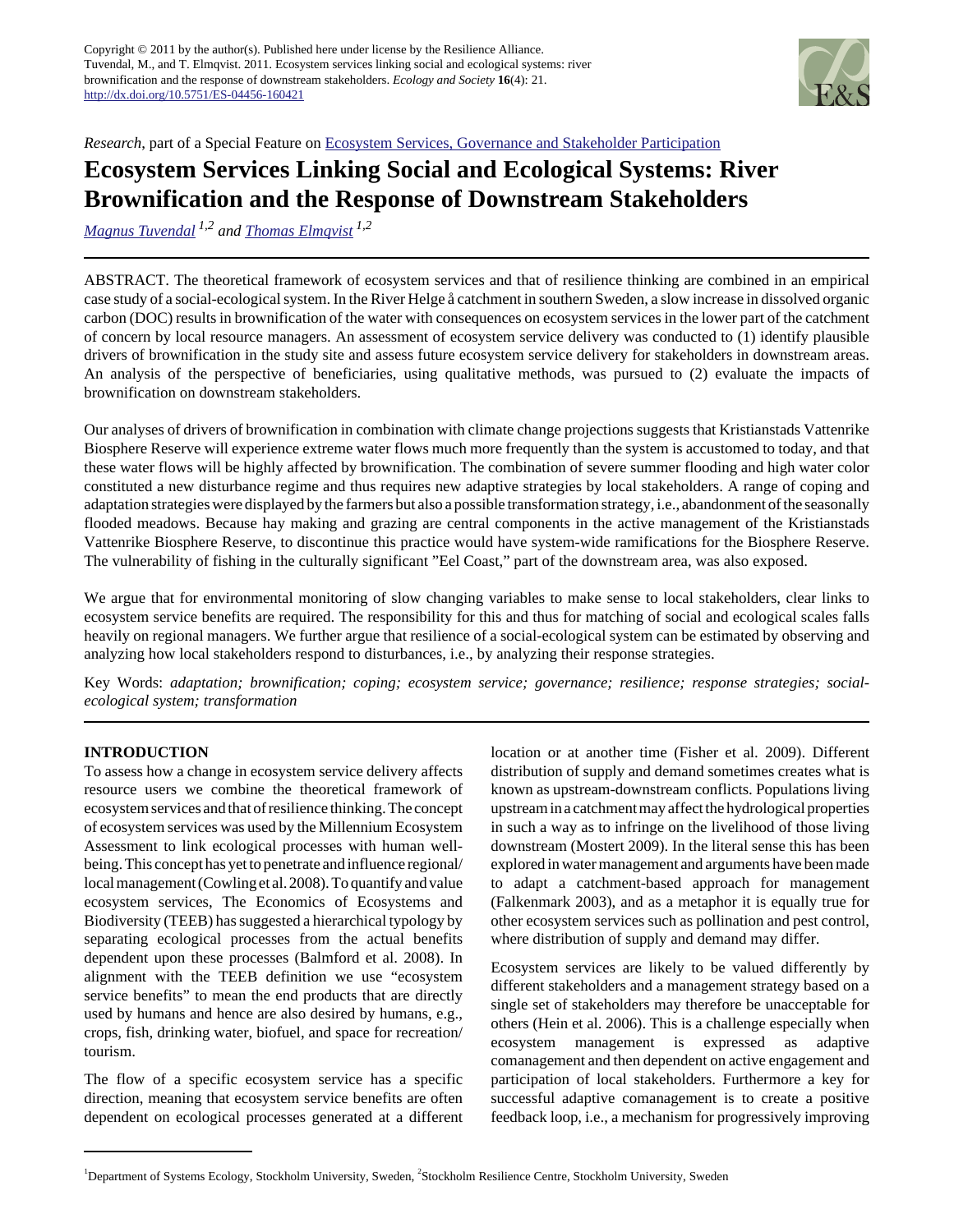the situation where it is key to "...ensuring that the local people reap the benefit of their own management actions so that conservation actions are maintained" (Berkes 2007:15191). This may not be easy if the production area for an ecosystem service and the benefit area are widely spatial and/or temporally separated.

The spatial, and temporal, dimension of how ecosystem services are generated and where corresponding well-being is appreciated, makes the ecosystem service approach a potentially useful framework for identifying and connecting stakeholders in the landscape. Engagement in appropriate processes, e.g., deliberation of various sorts, by stakeholders is paramount to effectively manage the sustainable generation of ecosystem services (Dietz et al. 2003). It is likely that the distribution of ecosystem services in the landscape, what benefits that are derived from them, and who the beneficiaries are, in many cases are unknown, at least until severe problems in delivery of services occur. The ecosystem service approach can make such links more visible and support problem solving and proactive management.

We apply and explore these ideas in the context of recent and growing concern about freshwater ecosystem services. In many areas in the northern hemisphere, freshwater systems, and particularly rivers, are deteriorating because of increased levels of dissolved organic carbon (DOC). Increasing levels of DOC have been observed in North America, Europe, including UK, Norway, Finland, Germany (Evans et al. 2005), and in Sweden, e.g., in the River Helge å in southern Sweden (Pirzadeh and Collvin 2008). There are several consequences associated with increasing levels of DOC. Primary production can be directly affected following obstruction of sunlight with possible cascading effects. There is evidence for DOC imposing oxidative stress, slowing down photosynthesis, and reducing the growth rate of aquatic macrophytes (Kamara and Pflugmacher 2007). Also, dissolved organic carbon mobilizes certain heavy metals and pollutants (Kalbitz and Wennrich 1998). Water treatment plants must invest in technologies to remove DOC, which directly increase costs for the municipalities affected, or in severe cases change water supply for drinking water (Murrey et al. 2007; Karlskrona Waterplant, *personal communication*). The aesthetic appeal of lakes and streams for recreation can be negatively affected and a significant increase in the release of DOC could have an impact on coastal marine ecosystems and even affect the global carbon balance (Freeman et al. 2004).

The watershed of River Helge å stretches from southern boreal forest in the province of Småland in southern Sweden down to a highly cultivated agricultural floodplain in the province of Skåne. It flows through 14 municipalities before the river meets the Baltic Sea (Fig. 1). The Kristianstads Vattenrike Biosphere Reserve (KVBR) is located in the lower reaches of River Helge å, covering the floodplain and a connected marine area including the urban region of the municipality of Kristianstad. The core of the Biosphere Reserve is the largest area of seasonally flooded meadows in Sweden. The creation of the reserve was a reaction to the lack of fit between problems observed in the landscape and the institutions, structures, and processes for dealing with them (Olsson et al. 2007). The current management structure of the Biosphere Reserve has been described as a successful example of adaptive comanagement (Fabricius et al. 2007, Schultz et al. 2010).

**Fig. 1.** Map of River Helge å catchment in southern Sweden, including buffer zone extending from the main flow of the river, Skåne County, Kronoberg County, and the Kristianstads Vattenrike Biosphere Reserve.



In July 2007 the River Helge å had extremely high water tables, the highest during the summer season since measuring began in 1905. This coincided with a peak in coloration of surface water (Fig. 2). The brownish water was featured in the local press as a new phenomenon and the issue of brownification became known to the general public. These factors in combination resulted in deposition on grass, shores, and beaches. Brownification became a concern for the biosphere managers (managers of KVBR, *personal communication*) and there was uncertainty regarding what it could mean for the identity and future of the Biosphere Reserve. Local managers suspected that the ability of the Biosphere Reserve to address this issue on a relevant scale and to incorporate both relevant drivers and stakeholders was limited.

The origin of DOC in rivers and streams is mostly terrestrial humus substances from the catchment (Sachse et al. 2005). The visible syndrome of increasing levels of DOC is brownification or browning of water color. The difference in color for different water bodies is assumed to be because of differences in vegetation, soils, and the strength of processes such as decomposition and sedimentation. The relative importance of different drivers and the causality behind brownification is contested and conclusive evidence still lacking. Four prominent hypotheses discussed in the literature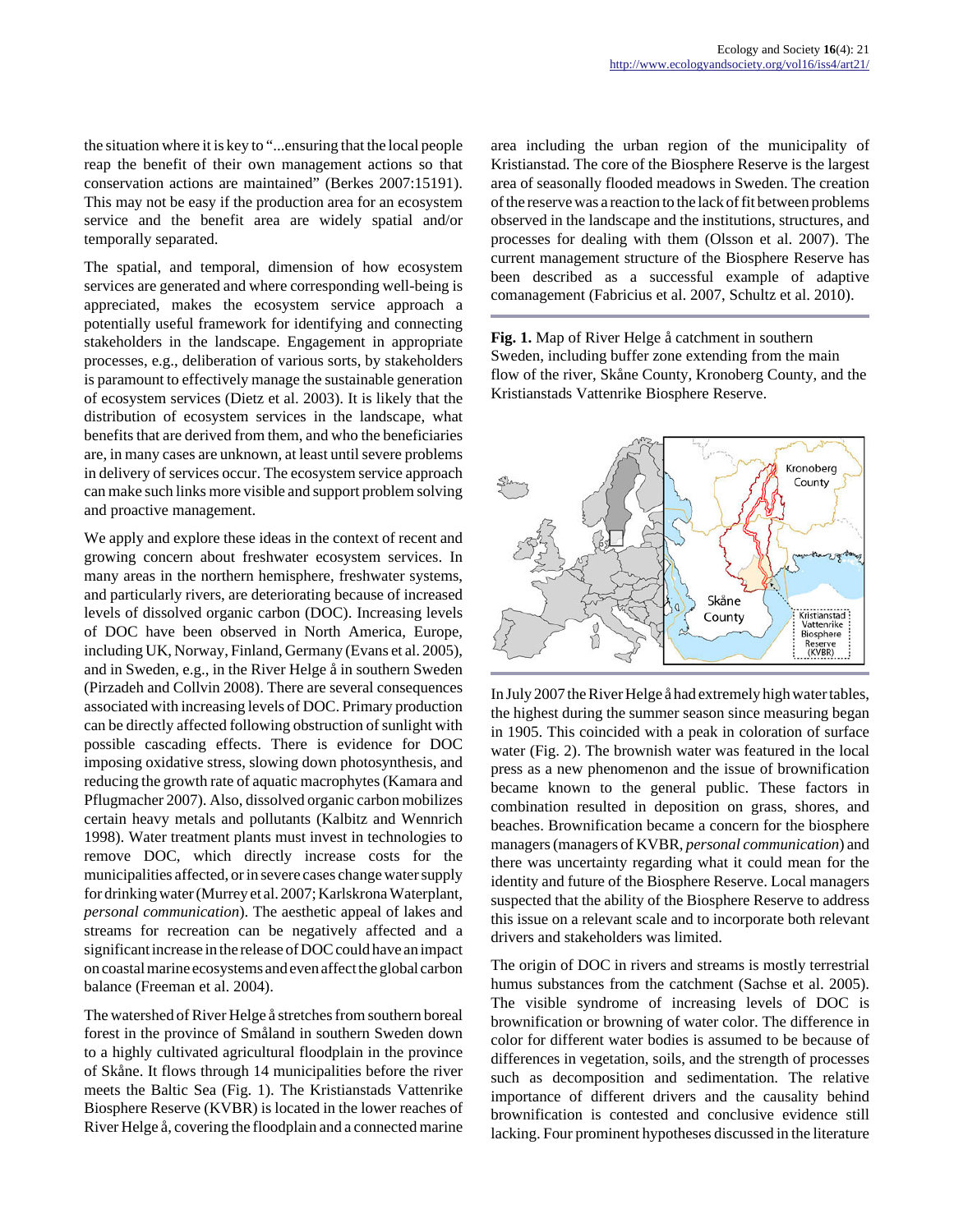**Fig. 2.** Color of surface water in River Helge å as measured at Torsebro, where River Helge å enters the floodplain and the Kristianstads Vattenrike Biosphere Reserve. Linear regression using R ([www.r-project.org\)](http://www.r-project.org/) confirms a linear regression model as a significant fit (adjusted R²: 0.2573, F-statistic: 133.3 on 1 and 381 DF, p-value: < 2.2e-16). Markers for July and August 2007 and for July and August 2006. Source: Coordinated recipient monitoring [\(webstar.vatten.slu.se/db.html\)](http://webstar.vatten.slu.se/db.html), hosted by SLU, Sweden.



are land cover change, draining of land, reversed acidification, and climate change (e.g., Worral et al. 2003, Evans et al. 2005, Monteith et al. 2007).

Note that the measure of water color is a generally accepted proxy for DOC but not a direct measure (Worral and Burt 2009). At Torsebro, the point where the River Helge å enters the floodplain (Fig. 2) there are monthly measurements of water color as [mg Pt/l] from 1976 through 2007 (Coordinated Recipient Monitoring, SLU, [webstar.vatten.slu.se/db.html\)](http://webstar.vatten.slu.se/db.html).

The increase in DOC is a result of complex processes linked to different drivers of change that lead to either an increase in the stock of available DOC in terrestrial soil, increases in leaching of DOC from soil, or indeed a combination of these (Roulet and Moore 2006). The major sinks for DOC are assumed to be adsorption to mineral soil and biological degradation (Kalbitz et al, 2000). Overall the link between water quality and speed of water flow through soil and landscapes is strong, and storm floods generally lead to poorer water quality (Balmford et al. 2008). The Skåne County Administrative Board has concluded that in 26 of 30 analyzed water bodies in the River Helge å catchment, the trend of increasing water color is significant (Pirzadeh and Collvin 2008).

We addressed the complex issue of brownification in River Helge å using the ecosystem services approach to confirm links in the landscape between drivers of change and ecosystem service benefits downstream, with associated stakeholders. Resilience was then explored using an assessment of response strategies. We addressed the following questions:

- **1.** To what extent could brownification be linked to upstream land use change in River Helge å catchment?
- **2.** To what extent does brownification have an impact on ecosystem service benefits and corresponding stakeholders in the lower part of the catchment, i.e., in the KVBR?

## **METHODS**

This study combines quantitative with qualitative data. There is a series of challenges to interdisciplinary research and one approach to meet these is to base the research on a metatheoretical procedure (Lélé and Norgaard 2005). To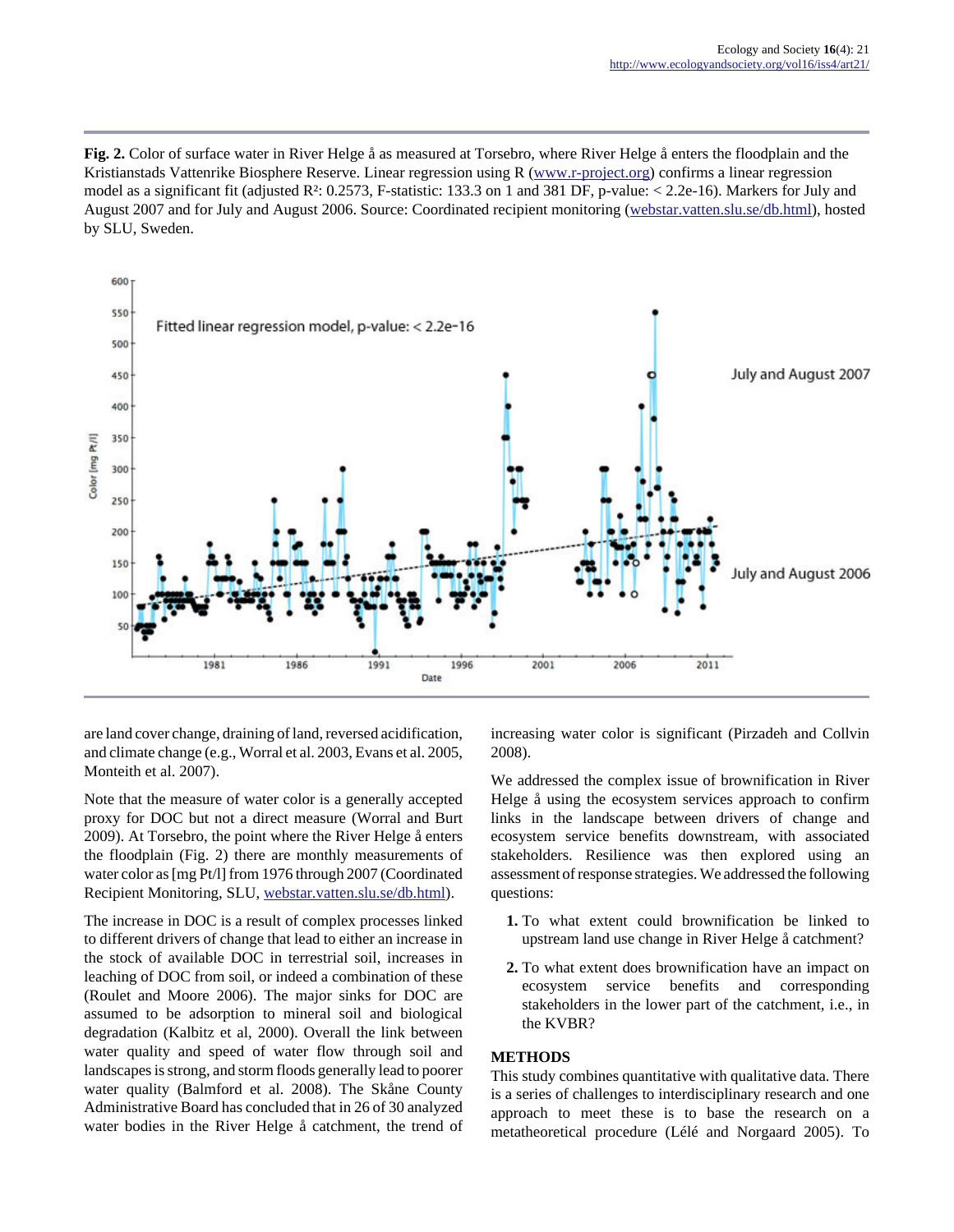articulate a "method for choosing methods" can stimulate and enhance self-reflective behavior during the research process and inform choices regarding appropriate questions and methods. Here we use the "realist synthesis approach," one of many possible ways to combine qualitative and quantitative data in an analysis (Dixon-Woods et al. 2005). The core of this approach is a search for causality in spite of complex situations making use of different sources of data. A presumption is that to establish causality you need to understand the mechanism that connects cause and effect and the specific context in which this connection takes place (Pawson et al. 2005).

## **Assessment: change in delivery of ecosystem service**

To assess the nature of brownification in the River Helge å catchment we investigated four hypothesized drivers. Land cover change and draining of land were both analyzed using empirical data. Reversed acidification and climate change were analyzed through review of the literature.

Using data on government grants given to drainage enterprises we assessed the extent of new ditches being made yearly from 1906 to 1982 (Swedish Forest Agency, Annual reports 1906-1982). The drainage data, i.e., hectares of drainage systems erected, is aggregated according to county boundaries as they were defined during this period and not specific catchments.

To quantitatively assess land cover change in the watershed we reclassified data on land cover from the Kontinuerlig Naturtypskartering av Skyddad Natur (KNAS) project (data corresponding to the year 2000) produced by the Swedish Environmental Protection Agency (Swedish EPA, *unpublished data*). The KNAS project uses several sources including satellite images and field studies and is used for official Swedish yearly reporting on protected areas for nature conservation (SCB Swedish Statistics, Protected nature 2009, [www.scb.se/mi0603\)](http://www.scb.se/mi0603). Forest is classified into thirteen classes. For analysis of land cover change these were reclassified into deciduous and coniferous forest. For validation purposes a separate classification was made based on satellite images from 2007 (Landsat 5 May 06, 2007. Path/Row 193/021 and 193/020). We used the Swedish Meteorological and Hydrological Institute (SMHI) delineation of the watershed for River Helge å in all instances. The software package of Idrisi Taiga, release 2009 Clark Labs, was used for segment based image classification. For analysis of satellite images this method can achieve better results than pixel-based classification because information on neighboring pixels is included in the classification process (Yan et al. 2006). All seven available spectral bands were used to achieve maximal resolution in each segmentation. The classes used were deciduous tree cover, coniferous tree cover, wetlands, water, urban area, and open land/grass land. No ground truthing, i.e. validating the classification of land cover made from satellite

images by field studies, of this classification was made. Aerial photography formed the basis for identification and classification of segments.

Maps from 1865 to 1869, map scale 1:100,000, from the Topographical Corp of the Swedish Armed Forces were used as the historical reference to identify change in land cover. These are the oldest coherent maps available, with sufficient detail, covering the whole catchment (Swedish Forest Agency 2008). These older maps consist of symbols and cannot be simplified or analyzed without using the full extent of the resolution in the map. A buffer zone extending 1000 m (2 km in total width) from the main flow of the River Helge å was used to decrease the scope of the analysis to a manageable sample. We manually digitized the classes of deciduous and coniferous tree cover. The choice of using a buffer zone, as opposed to, e.g., random patches or a transect from north to south, was based on the understanding that the riparian zone is viewed as crucial for regulating quality in stream water (for example, Luke et al. 2007).

## **Assessment: impact on stakeholders**

To evaluate to what extent brownification has an impact on ecosystem service beneficiaries in the lower part of the catchment, i.e., the KVBR, the importance of brownification must be understood in its context. This includes considering (1) additional drivers that are influencing stakeholders, e.g., traditions, changes in the market place, or legislation, and (2) the abilities of stakeholders to respond to change. Arguably, how stakeholders perceive disturbance motivates action (Wilson 1980). We therefore chose to focus on the perception of ecosystem service beneficiaries.

# *Identifying stakeholders using the ecosystem service approach*

What represents legitimacy in defining stakeholders is often based on implicit assumptions, despite the apparent importance of who to include (Friedman and Miles 2002). The term stakeholder has multiple definitions (Reed et al. 2009). In the context of integrated water resources management it is often defined from the perspective of a strategic goal, e.g., implementation of a project (UNDP Cap-Nat 2008). It may then be appropriate to capture all those likely to be affected by or those who can affect the outcome of the intervention (Rietbergen-McCracken and Narayan 1998). For the purpose of the present case study a stakeholder is simply understood as equivalent with a user of an ecosystem service benefit. This provides a transparent delineation of who to regard as a stakeholder. Legitimacy, in the analytical sense, is the use of a concept congruent with a defined set of rules. This set of rules must be analytically easy to interpret and open to scrutiny if nonexperts are to be included in a management process and expected to relate to research results (Cowling et al. 2008).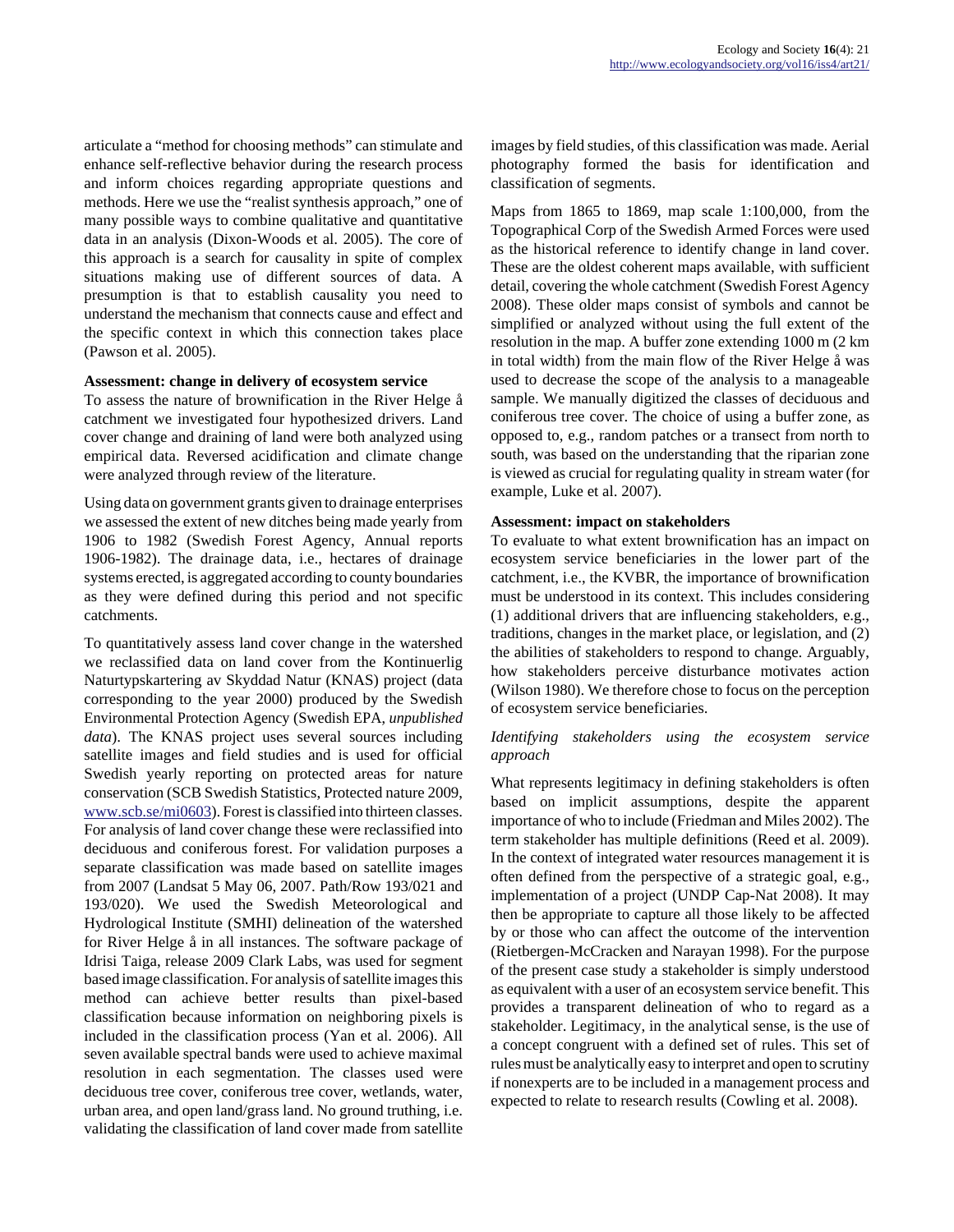**Table 1.** A scoping exercise was carried out to identify ecosystem service benefits possibly affected by brownification. Key informants were contacted and data collected. This was done to identify those ecosystem service benefits most likely affected. Two groups of stakeholders were subsequently chosen for further study. We use "ecosystem service benefits" to mean benefits directly used by humans.

| Ecosystem service benefit                                       | Local key informants and data collection                                                                                                                                                | Conclusion                                                                                                                                                         |
|-----------------------------------------------------------------|-----------------------------------------------------------------------------------------------------------------------------------------------------------------------------------------|--------------------------------------------------------------------------------------------------------------------------------------------------------------------|
| bathing in lakes                                                | head of Kristianstad tourist office: municipality<br>website with data on location and status of water<br>quality for outdoor bathing facilities run by the<br>municipality; interview. | No outdoor bathing facilities run by the<br>municipality are affected by River Helge å.<br>Unofficial outdoor baths not explored.                                  |
| bathing in the sea                                              | owner of largest shorefront Hotel, head of<br>Kristianstad tourist office, managers Biosphere<br>Office; interview.                                                                     | No indication of change in bathing number or<br>behavior and no complaints. 15,000 people may<br>visit the beach on a sunny day.                                   |
| recreational fishing                                            | chair of regional recreational fishing association;<br>two reports from the Biosphere Office on status<br>of freshwater fish, interview.                                                | No indication of change in the number of fishing<br>licenses sold or interest in recreational fishing.                                                             |
| bird watching                                                   | the Biosphere Office on bird populations,<br>interview.                                                                                                                                 | manager from Biosphere Office; two reports from No indication of change in birdwatching behavior.                                                                  |
| attractiveness of the coastline                                 | owner of largest shorefront Hotel, head of<br>Kristianstad tourist office; municipality data on<br>level of tourism in the region, interview.                                           | No indication of change in tourism to the coast<br>linked to brownification.                                                                                       |
| grazing and haymaking on the<br>meadows<br>irrigation for crops | farmers on the meadows; interview with two<br>farmers.<br>former chair of the largest irrigation system in the<br>area (and Sweden); maps on irrigation systems,                        | Brown deposition on grass noticed. Expressed<br>concern for brownification affecting farming.<br>No indication of brownification affecting<br>irrigation behavior. |
| ecotourism                                                      | interview.<br>manager from Biosphere Office, head of<br>Kristianstad tourist office, owner of largest<br>shorefront Hotel; interview, web search.                                       | 14 businesses were identified as ecotourism by<br>the tourist office. The link to water quality and<br>brownification was judged weak.                             |
| eel fishing                                                     | eel fishers; map of placement of fishing gear,<br>interview with two fishers                                                                                                            | Strokes of brown water noticed, expressed<br>concern for brownification affecting catch.                                                                           |
| drinking water                                                  | municipality representative responsible for water;<br>interview, municipality website on water.                                                                                         | No indication of brownification affecting<br>municipality drinking water supply. Kristianstad<br>municipality switched to using ground water in<br>1941.           |

## *Scoping*

A scoping exercise was performed in two steps to identify stakeholders that may be affected by brownification. First a brainstorming exercise was held with four managers at the Biosphere Office, representing extensive local ecological knowledge. Three of them have been part of the long process of creating Kristianstad Vattenrike Biosphere Reserve (established in 2005 according to the Man and Biosphere program by UNESCO) out of the Eco-museum of Kristianstads Vattenrike, established in 1989 (Schultz et al. 2007). Ecosystem service benefits within the Biosphere Reserve that were possibly affected by upstream brownification of the river water were listed (Table 1) as well as key informants. As a second step these key informants were contacted, most by telephone and some in person, and data collected.

Two ecosystem service benefits were identified as being most likely affected by brownification and selected for further study: eel (*Anguilla anguilla*) fishing along the coast and farming, i.e., grazing and haymaking, on the seasonally flooded meadows. There are 50 to 60 farmers active on the 1620 ha of seasonally flooded meadows within the Biosphere Reserve. Nine farmers were interviewed. Respondents were chosen to include a diverse set of farming activities. Because saturation in the answers was observed, no further interviews were conducted. In 2009 there were only 11 fishers along the culturally significant "Eel Coast," in the Bay Hanöbukten, with a license for commercial fishing of eel. They were all approached and nine fishers were available for interviews.

# *Qualitative interviews*

A semistructured interview approach based on open ended questions was applied (Leech 2002). The interviews were centered on (1) the respondents' operation, experience, and local ecological knowledge, (2) the consequences of brownification, i.e., to what extent does this affect their utilization of ecosystem services, and (3) strategies to cope with this disturbance. All interviews were conducted by telephone. They were recorded and detailed notes were taken.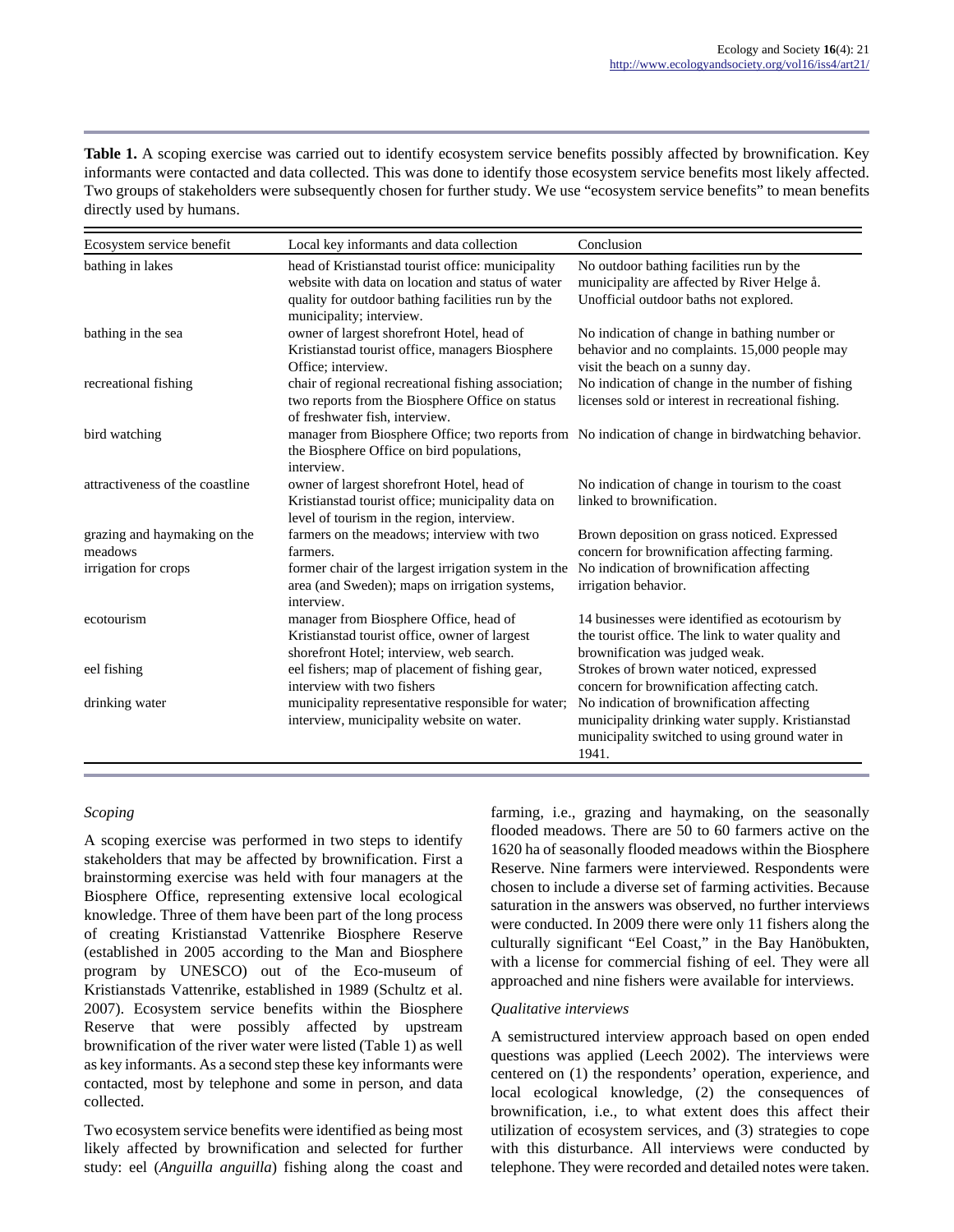Transcripts were written based on notes and audio recordings. The transcripts were subject to a series of readings without conscious effort of analysis followed by clustering of the information through the technique of "cutting and sorting," a technique for identifying categories, or themes, by constantly comparing snippets of text and using emerging categories for sorting these quotes into a meaningful structure (Ryan and Bernard 2003). This inductive coding provided the basis for data analysis and comparisons within the two groups and between them. This analysis follows an established series of steps of data treatment within inductive coding (Thomas 2006).

#### *Data analysis using resilience thinking*

To estimate the extent of the impact of brownification on stakeholders, the resilience framework was tailored into an analytical tool based on a typology of response strategies, that is, coping, adaptation, and transformation strategies. As is often observed, and is in this case, stakeholders hit by a disturbance react on two parallel tracks, short-term coping and longer term adaptation (Thomas et al. 2007). Coping is understood as the process of relying on an insurance such as accumulated capital, to cope with the disturbance; for a farmer it can be the bank account or temporarily accepting degradation of soil. The disturbance is seen as a passing anomaly with the implication that after the event has passed, business can continue as usual and stocks of capital are rebuilt. An adaptive response occurs when the disturbance is not perceived as an anomaly and hence that the present strategy will not be sufficient in the future. In this case, the stakeholders need to revise and change strategy for meeting disturbance. The "coping range" (Smit and Pilifosova 2003) of a system describes an interval confining the amplitude of disturbances within which the actor/system will cope, i.e., not have to change and still retain system function and identity (Folke 2006). The coping range may change over time so that the system/actor "fails" even though they have managed that kind of disturbance in the past (Nelson et al. 2007). The third order response is transformation in which the system changes to such a degree that we shift from one kind of system to another. A transformation strategy is used when the focus of interest is given up for one of greater importance, i.e., to save the system scale above the focal scale a transformation is actively pursued. In this way social response strategies are nested within scales and what is a transformative change on one level of organization can be described as an adaptive response on a higher level.

#### **RESULTS AND DISCUSSION**

#### **Change in delivery of ecosystem service**

*Hypothesis: land cover change*

Change in land cover in the catchment from grazing/farmland to more forest coverage increases the soil carbon pool and this predicts the concentration of DOC in streams (Aitkenhead et al. 1999). In the River Helge å catchment, land cover has changed in the last century toward an overall greater coverage of forest from 39% to 54%, in which deciduous forest has decreased and coniferous forest has increased. The shift toward coniferous forest is especially marked further upstream in the catchment, i.e., Kronoberg County, with an increase from 19% to 65% land cover (Fig. 3). A comparison of land cover for 2007 in the whole catchment and in the buffer zone indicates that the buffer zone underestimates total forest cover by approximately 10%, mostly attributed to an underrepresentation of coniferous forest cover (Fig. 4). A sensitivity analysis of the accuracy of this observed land cover change cannot be done because the historical baseline is uncorroborated. Without a third empirical reference, e.g., through paleoecological analysis of soil profiles, an estimate of the degree of uncertainty in the data cannot be calculated.

**Fig. 3.** Land cover in River Helge å catchment within a buffer of 1000 m extending from the Helge å River main flow. A comparison between a composite of maps from 1865 to 1869 (Topographical Corp of the Swedish Armed Forces) and data from 2000 based on classified satellite images (Kontinuerlig Naturtypskartering av Skyddad Natur [KNAS] project, Swedish EPA, *unpublished data*). Data show an increase of total forest cover and an increase in coniferous forest cover (km²).



In the medium time frame, land cover will be predicted by the land cover of today. Today the land cover in the upstream area of River Helge å is characterized by southern boreal forest dominated by Norway Spruce (*Picea abies*) and Scots pine (*Pinus silvestris*). It is often projected that as a response to global warming, deciduous nemoral forest and agriculture may infringe upon the south boreal forest in southern Fennoscandia (Chapin et al. 2007). For the second half of this century, uncertainty is high and land cover depends to a large extent on choices made by forest owners driven by fluctuating market prices, new economic mechanisms like payments for carbon sequestration, and changes in regulatory frameworks. There are inconsistent views on the role of forest type and release of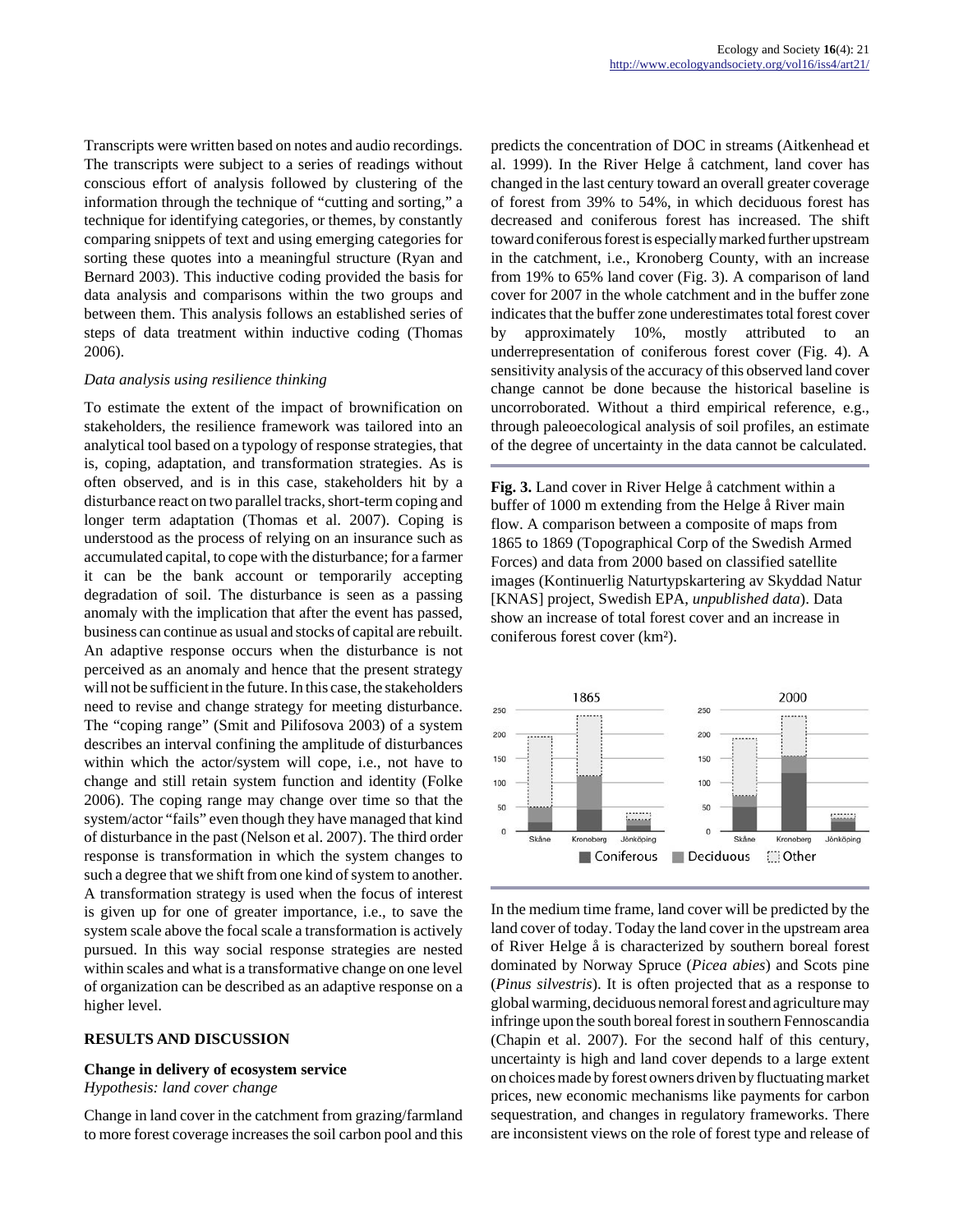DOC (Sleutel et al. 2009, but see Amiotte-Suchet et al. 2007). However, it is well documented that water percolating through fresh leaf litter contributes to increased DOC levels more than through older material and organic soils. Interestingly, even though deciduous forest may play an important role for a high annual mean production of DOC, coniferous forest is the major contributor for DOC leached during the summer period (Hongve 1999).

**Fig. 4.** Comparing land cover within a buffer of 1000 m extending from the Helge å River main flow with the land cover in the whole catchment. Forest cover in buffer underestimates forest cover in the catchment. Data from 2000 is based on classified satellite images (Kontinuerlig Naturtypskartering av Skyddad Natur [KNAS] project, Swedish EPA, *unpublished data*) and data for 2007 is based on classified satellite images (Landsat) using segment-based image classification in Idrisi Taiga. Map shows catchment, buffer zone, and county borders (difference = percentage land cover in buffer - percentage land cover in whole catchment).



# *Hypothesis: draining of land*

Increase in drainage of forests and wetlands is expected to increase run-off as well as increase the stock of mobile organic carbon because of oxidation of soil organic matter (Worrall et al. 2003). Draining of land to increase forest production has been extensive with considerable variation between years (Fig. 5). Sweden has records, accessible in annual reports from the Swedish Forest Agency, of grants and permissions given by the state through regional boards from 1906 to 1982. These records do not cover all drainage work that has taken place. Notes in the historical records state that the board is aware of several large drainage systems being constructed without permission and without state grants. Following new regulations imposed in 1986 large scale drainage of land is no longer permitted (Swedish Forest Agency, *personal communication*). Noteworthy is that restoring and keeping old drainage systems in good shape is not prohibited, and that temporary drainage of land following timber harvesting is permitted.

**Fig. 5.** Hectares of drainage systems yearly erected in the Kronoberg County 1920 to 1982. Data on drainage areas for which government grants have been given for the year they have been inspected. Before 1920 quantitative data is rare. Data displayed as yearly addition, cumulative over 30 years, and cumulative over the whole period. Source: annual reports from the Swedish Forest Agency 1906—1982.



# *Hypothesis: reversed acidification*

Reversed acidification is a regional scale transnational process that refers to the decrease of sulfate content in atmospheric deposition. This is proposed to make organic matter in soil more mobile and increase leaching by increasing the solubility of soil organic matter by change in acidity or the ionic strength in soil solutions (Monteith et al. 2007). This reasoning has been contested (see e.g., Worrall et al. 2008, Sarkkola et al. 2009).

This factor is expected to still have a potential to contribute to increased brownification before leveling out. Deposition is expected to continue to decrease toward 2-3 kg/(ha\*yr) in 2020 according to SMHI, Deposition scenario CLE (Pihl Karlsson et al. 2008). It is possible that the increased acidification during the 1960s and 1970s has masked an underlying tendency of an increase in DOC caused by the other drivers.

# *Hypothesis - climate change*

Climate change is a global scale process that in many areas of the world is expected to change precipitation patterns toward increased frequency of heavy precipitation, increased storm water flows, and increased leaching of DOC as a result. Storm water flows are likely to move through soils with high carbon content and flow rapidly through the landscape decreasing time for biological degradation. It is shown that catchment topography influences speed of water flow and predicts DOC in headwater streams (Andersson and Nyberg 2008). In addition, higher temperatures in soil have been shown to affect the release of DOC possibly mediated through changes in soil biota (Briones et al. 1998).

According to modeling efforts by the SMHI Rossby Centre (Swedish Governmental Official Reports 2007), an increased variability in surface water flows is predicted because of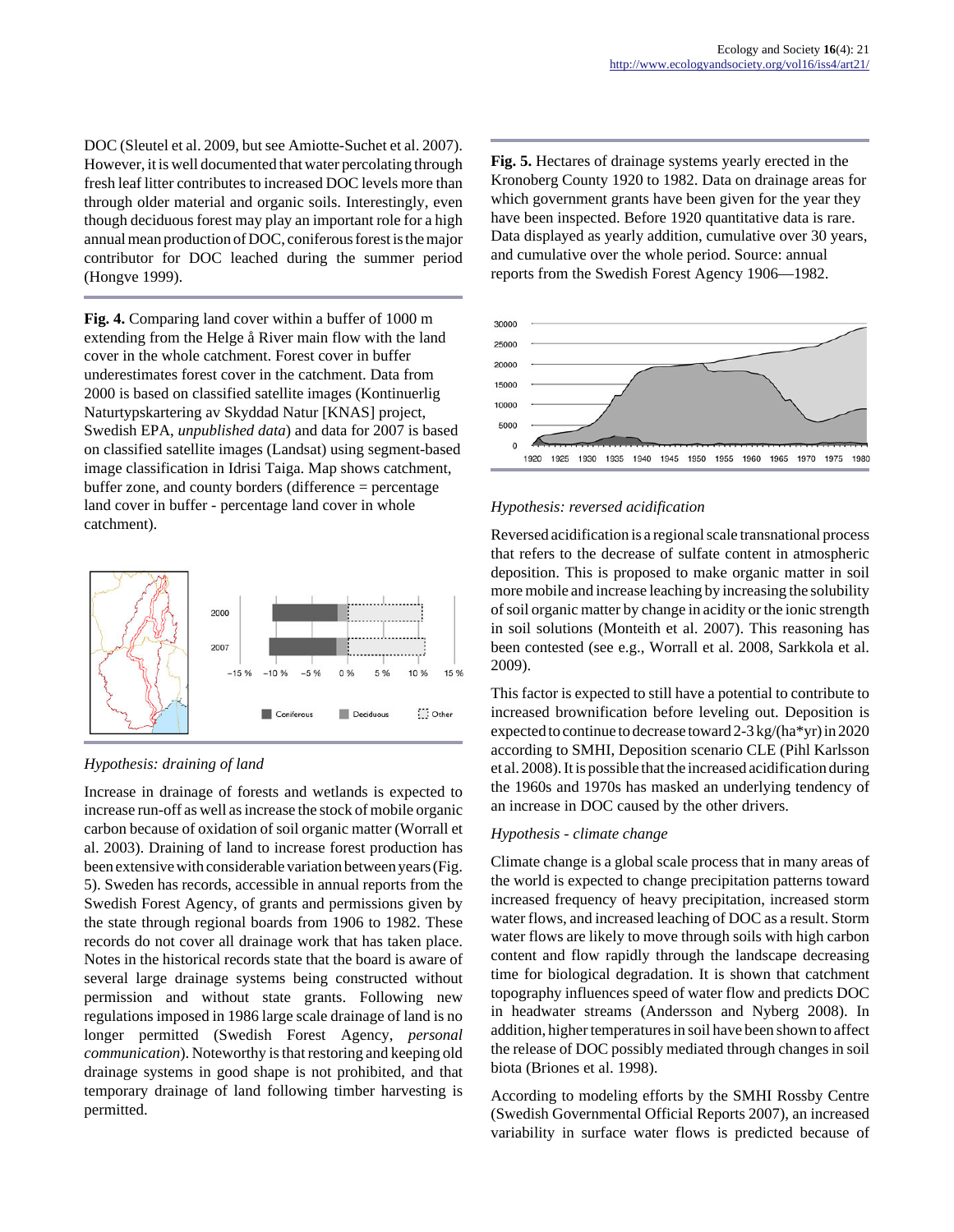| Driver of change           | Mechanism for contribution to<br>brownification                                                                      | Future contribution to<br>brownification (as increase,<br>stable, decrease) in the medium<br>term $(2050)$ | Scale and type of intervention                                                                                        |
|----------------------------|----------------------------------------------------------------------------------------------------------------------|------------------------------------------------------------------------------------------------------------|-----------------------------------------------------------------------------------------------------------------------|
| Climate change $(1)$       | increase leaching of DOC<br>through 100-year flows "much"<br>more often" and through<br>increased soil temperatures. | $^{+}$<br>increase in coming decades                                                                       | Global agreements and regional<br>actions. Measures to slow down<br>water flow in the upper parts of<br>the watershed |
| Reversed acidification (2) | increase leaching of DOC<br>through decreasing deposition                                                            | $+$ to $0$<br>increase in next decade then<br>level out                                                    |                                                                                                                       |
| Land cover change (3)      | increase stock of DOC through<br>increased forest cover and<br>increased coniferous forest<br>cover                  | $+$ to -<br>stable/increase in coming<br>decades than possibly decrease                                    | Regional. Measures to slow<br>down water flow in the upper<br>parts of the watershed                                  |
| Drainage of land (4)       | increase leaching of DOC<br>through increased run-off,<br>increase stock of DOC through<br>increased decomposition   | $^{+}$<br>stable/increase in coming<br>decades                                                             | Regional. Measures to slow<br>down water flow in the upper<br>parts of the watershed                                  |

**Table 2**. A future scenario for brownification, increasing water color due to increasing levels of DOC in surface water, in the River Helge å catchment based on four drivers of change.

climate change. The frequency of extreme events with high water flows, 100-year flows, will change more than the yearly mean flow. Changes in frequency for 100-year flows are estimated for 41 rivers in Sweden. River Helge å is one of six rivers for which the occurrence of what is today considered a 100-year flow is estimated to happen "much more often" when comparing the periods 1961 to 1990 and 2071 to 2100.

# *A new disturbance regime*

The effects of brownification on ecosystem service benefits in KVBR is associated with fast pulse disturbances with greater than average water flows in combination with high color during summer. This causes flooding of meadows with a residual deposition on grass and long strokes of brown water that follows the coastline reaching the stationary gear for fishing. What is new, in this landscape that is accustomed to flooding, is the combination of severe summer flooding and brown water. This is not a combination that occurs by chance and thus would be expected to be rare. On the contrary, high concentrations of DOC have been linked to severe flooding events indicating that precipitation characteristics are an important driver (Vidon et al. 2008). The temporal character is important to note because both eel fishing and farming on the meadows are seasonal activities. Delivery of the ecosystem service water quality must be temporally matched with these activities to support the beneficiaries.

All four drivers (Table 2) are of predominately anthropogenic origin in which land managers are located at often long distances from the ecosystem service beneficiaries in the River Helge å catchment. The change in DOC as measured by water color over the last 25 years in the River Helge å is consistent with patterns revealed by historical data on the suggested drivers of change (Table 2). Considering present knowledge, none of the four drivers are likely to contribute to a decline in brownification in the next 30 years and three out of four will likely contribute to an increase.

It is plausible in KVBR to expect extreme water flows much more often than the system is accustomed to today and that these water flows will be highly affected by brownification. This suggests that the system can be described as having moved into a new disturbance regime, defined as change in the frequency, amplitude, variability, or timing of disturbance. A new disturbance regime requires adaptive strategies by stakeholders under the assumption that present strategies were attuned to the present disturbance regime.

# **Impact on stakeholders**

Validation of interview data by triangulation using external sources of data was not possible because of lack of precision in external data, e.g., the official statistics on the eel catch do not have the scope nor the precision needed for relevant comparison. The study does to a large extent rely on the perception of stakeholders. However, validation within group, between stakeholders, and other comparisons did not reveal inconsistencies in the answers.

# *The impact on downstream ecosystem service benefits*

When asked how the summer of 2007, with its record high water tables and high coloration of water, affected the eel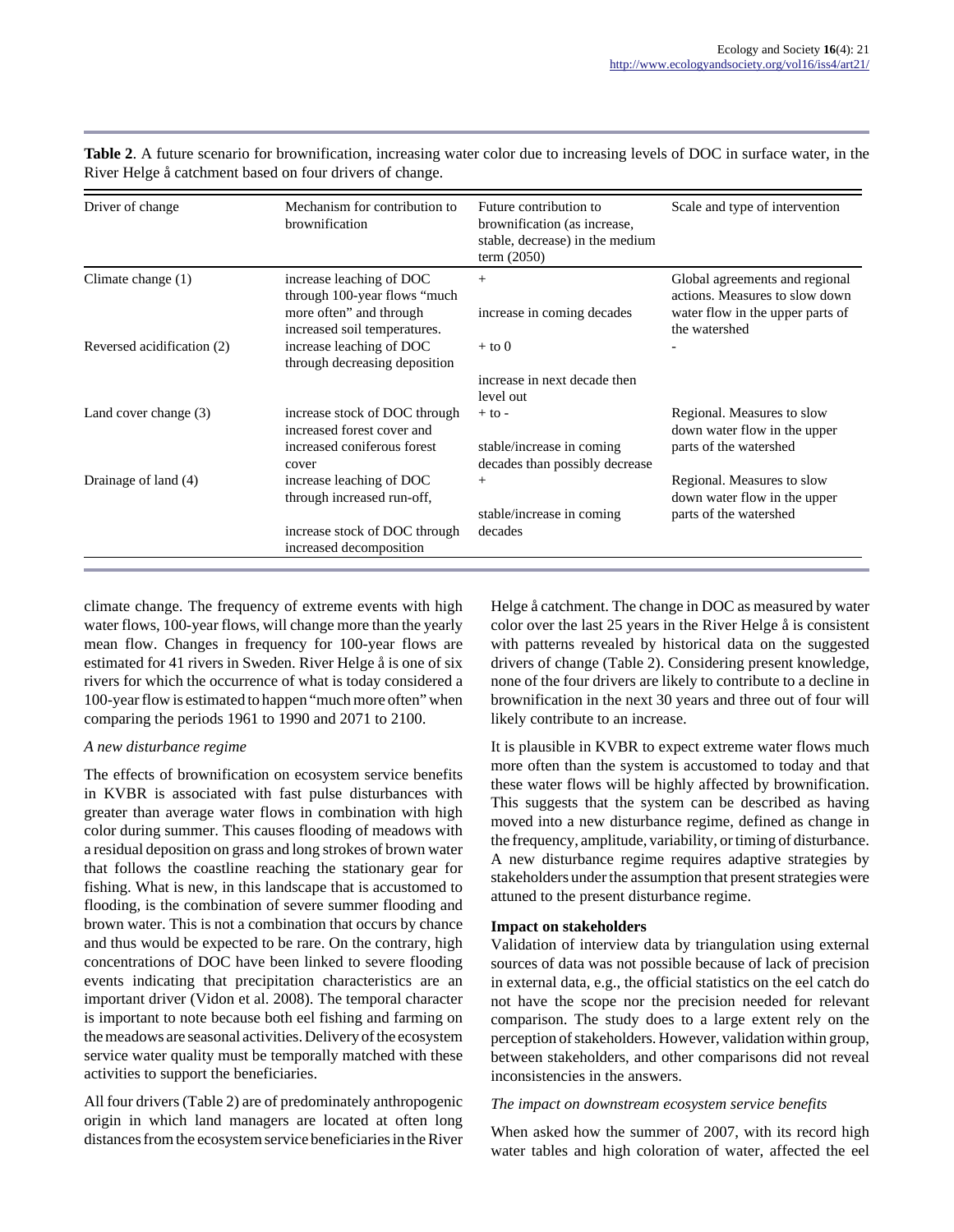catch, answers diverged. Some remembered it as a particularly bad year and others that conditions were not particularly bad but "...the fishing is always bad nowadays." The fishers suspect River Helge å to be a factor behind the recent decline in catch. They refer to the eel catch being relatively successful both north and south of the bay and this despite the general decline in the Baltic population of eel: "it must be something with the water here." Depending on weather and currents the visibly brownish water from River Helge å is either turning north or south from the outlet following the coastline. "If the current turns northwards I will have advantages compared to XX. If the current turns south I will get the brown water and no eel."

The year 2007 is firmly rooted in the minds of the farmers working on the seasonally flooded meadows in the KVBR. The meadows were flooded in mid July, before hay could be harvested, and grazing animals were moved to higher ground: "...it was unique not to have access to your land for two months." When the water receded there was a coating left firmly on every individual straw of grass, "some brown substance," "you could scrape it off with your nail" and harvesting was low to nonexistent, "...in July the water table was so high that we didn't dare use the machines at all - you would damage the soil..." This old grass both hindered new grass from growing and was mixed into the harvest of 2008 resulting in "low quality of hay in 2008." Farmers lost harvest of hay, used for winter fodder, as well as grazing during the summer of 2007: "we could not let the animals back [after the flooding] as the grass was not suitable fodder" and "we had neighbors ... [whose animals had access to the affected grass] but the animals would not graze that grass." One respondent also noted that "grass that was not grazed in 2007 was left untouched also after the season of 2008."

How this affected farmers varied from marginal to more severe effects. The farmers interviewed were all using the meadows but to a different degree and for different purposes. The land was used for breeding of beef animals suitable for grazing on low-yielding land, breeding of race horses, and raising dairy animals. Also, for some, conservation was a major part of their business plan. The increase in cost was mainly due to the need to buy supplemental fodder for the summer and/or for the following winter. The decrease of income was a consequence of slower growth for those with beef cattle, the summer period being the most important for growth, and leading to a lowering of the slaughter weight: "The average weight at slaughter dropped from 312 kg to 274 kg" and "There were fewer animals ready for slaughter." The disturbance of 2007 had residual effects on the following years and some reported that the harvest of hay was still reduced in 2009: "...surprisingly the harvests in 2009 were lower than 2008, approximately 1000 kg/ha compared to 1700 kg/ha a normal year."

#### *Response to disturbance*

The farmers are used to shifting seasons and in this case seasonal flooding. However, the combinatory effect of severe summer flooding and high water color constituted a challenge of both new quantity and of new quality: "If it is clean water, and then recedes it's not such a disaster. But with this brown coating, the grass is unusable that year."

An array of coping and adaptation strategies was displayed by the farmers (Table 3). This indicates that most of the interviewed farmers' ability to cope with a future disturbance has increased; they have increased their coping range by employment of adaptive strategies. Some farmers admit that they have not adapted appropriately and confess they are "worse off today... with less land on higher ground." This indicates that appropriate adaptive strategies are sometimes not readily attainable.

For some farmers the income from grants is as important and even more important (up to 3:1) than the value of the harvest of hay. The importance of conservation is underlined by the statement that "... have two business ideas... One is breeding and the other is conservation." This can also be regarded as source of security because "The interest from EU [to support nature conservation through payments] seems fairly permanent." If the flooding event of 2007 becomes increasingly common in the future "... the conditions will be less favorable for grazing... it will be less meat production and more pure conservation."

There are some limitations to the adaptations mentioned. Fewer animals on the meadows is not an option "because a high pressure of grazing is essential on these meadows to maintain good quality grazing." One respondent concludes that although the consequences are more severe with a bigger volume, fewer animals could decrease vulnerability but that "...is not profitable due to advantages of scale." The outlook on the future differs among the farmers. The oldest respondent expressed a casual view and referred to his age saying that "I shrug my shoulders ... it always turns out all right in the end" although he noted that it's different for the young. One respondent who has recently taken over a farm expressed more concern, "...it only took one event like this [summer 2007] for you to hear colleagues talking about whether it's worth it to continue on these meadows". He added that, if there was to be even higher flooding, valuable land beyond the meadows could be affected. He concluded that it would have severe economic implications "...if you can't risk growing capital intensive crops ... that would radically lower the price of real estate." He notes that, "...it could be a reality for my generation."

A possible transformation strategy, abandoning the seasonally flooded meadows, was also expressed. Because hay making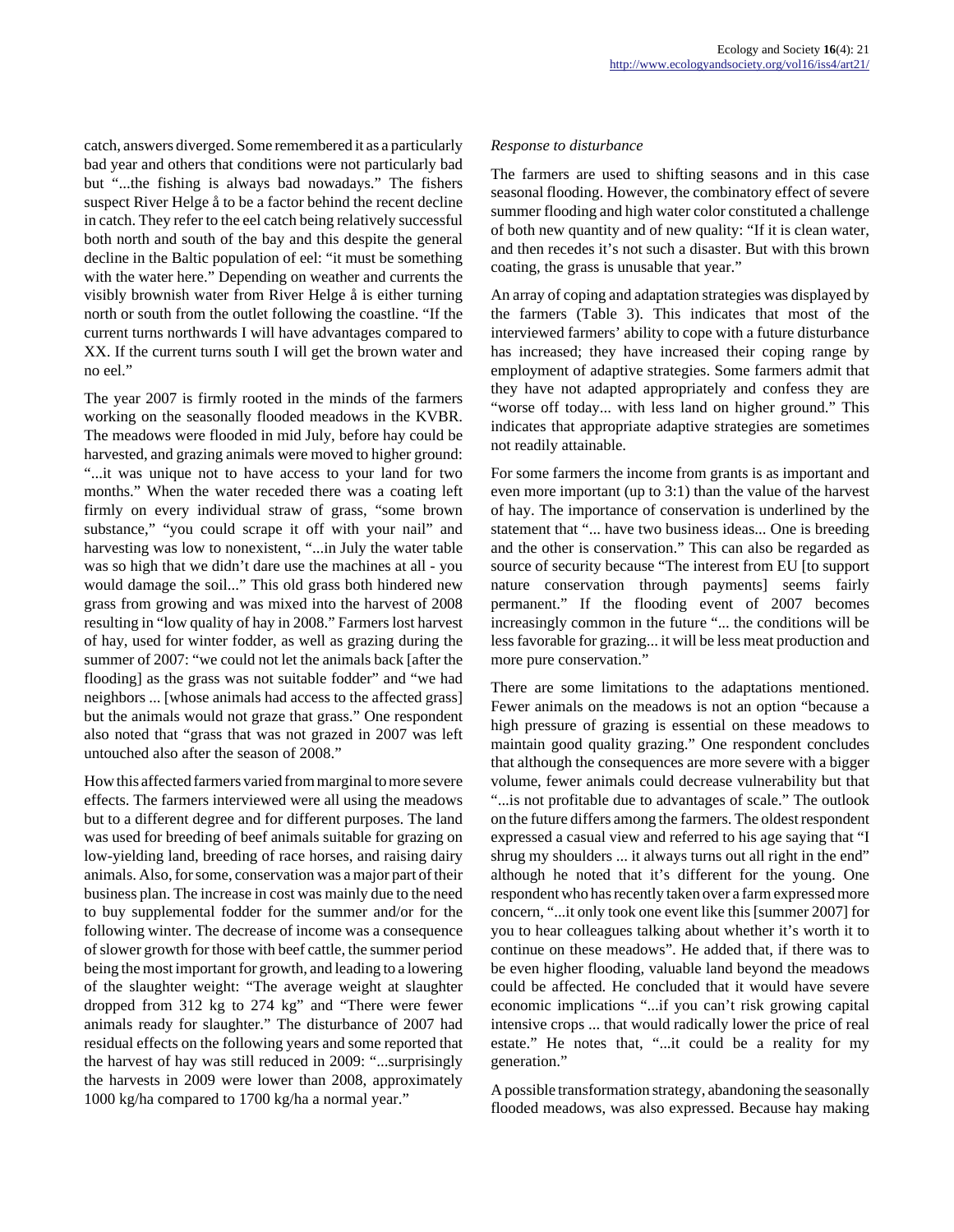| <b>Status</b>                       | Coping strategies                                                                                                 | <b>Adaptation</b> strategies                                  | Transformation strategies                                         |
|-------------------------------------|-------------------------------------------------------------------------------------------------------------------|---------------------------------------------------------------|-------------------------------------------------------------------|
| Applied strategies                  | buy fodder                                                                                                        | learning what to do until next<br>time                        |                                                                   |
|                                     | grow winter fodder on other<br>lands                                                                              | better mentally prepared                                      |                                                                   |
|                                     | move animals temporarily                                                                                          | acquire land unaffected by<br>flooding                        |                                                                   |
|                                     | stubbornness                                                                                                      |                                                               |                                                                   |
|                                     | luck                                                                                                              | more observant to signals in<br>nature                        |                                                                   |
|                                     | diversified income (real estate)<br>business, grow crops/vegetables)                                              | will not keep heifers on<br>meadows                           |                                                                   |
|                                     | low costs, inexpensive land                                                                                       | dialogue on flooding prevention<br>with authorities           |                                                                   |
|                                     | diversified land; low laying and<br>more elevated, low fraction is on have agreement with neighbor<br>the meadows | for building a pen on his land in<br>case of emergency        |                                                                   |
|                                     | claim "force majeure" toward<br>management contract entitling<br>subsides                                         |                                                               |                                                                   |
| What if more often "2007<br>events" | buy fodder                                                                                                        | reduce number of livestock                                    | can't buy fodder every other year<br>- leave the meadows entirely |
|                                     | don't believe that "2007-event"<br>will come more often                                                           | leave some land on the meadows<br>and shift for higher ground |                                                                   |

**Table 3.** Responses to disturbance following the flooding of 2007 according to farmers. There are nine respondents. Data was collected using semistructured interviews by telephone in 2009.

and grazing are central components in the active management of landscapes and biodiversity in the Kristianstads Vattenrike Biosphere Reserve, a decision to discontinue this practice would have serious ramifications for the wider system, the Biosphere Reserve, of which farming on the meadows constitutes a subsystem.

The eel fishers are under multiple stressors (Table 4) and they display limited adaptive capacity. The year 2007 does not stand out as an exceptionally difficult year and did not warrant any special activities. The fishers' local ecological knowledge and expressed concern is congruent with scientific literature regarding the connection between eel catch and presence of river water, but the decline of the eel population is a European wide phenomenon with other causes (IUCN Red List; [www.i](http://www.iucnredlist.org/apps/redlist/details/60344/0) [ucnredlist.org/apps/redlist/details/60344/0\)](http://www.iucnredlist.org/apps/redlist/details/60344/0). Though there are no studies linking levels of DOC specifically with the movement of eel, it is established that migrating eel is sensitive to disturbances of olfaction (Barbin et al. 1998, Westin 1998). It is reasonable to assume that the character of the sea water, as perceived by eel, changes in strokes of water from Helge River. As migrating eel in the Baltic typically swim close to the surface, more than 90% of the time less than one meter deep, they would come across the brownish river water when entering the estuary of River Helge å (Westerberg et al. 2007) because river water will float on top of the more dense sea water. This may cause eel to actively avoid the brownish water or seek out water with other qualities. A causal relationship between the color of water, or content of DOC, and migration patterns of eel is not established by this reasoning but a testable hypothesis is made plausible. To support or reject this hypothesis would require additional research using experimental design.

The fishers note that the eel catch is unpredictable and highly dependent upon weather and currents. Also, both the water table and the color of water had receded from their maximum in time for the fishing season. On the other hand this community is vulnerable to disturbance with limited resilience. The fishers did not refer to any kind of adaptation strategies except diversified income to meet the future. It is likely that displayed adaptation to decline in catch, e.g., by arranging traditional eel-feasts, setting up a professional a camping site, driving a truck at night, is a precursor of a transformative change toward switching from full-time to secondary income. This may be accompanied by selling eel-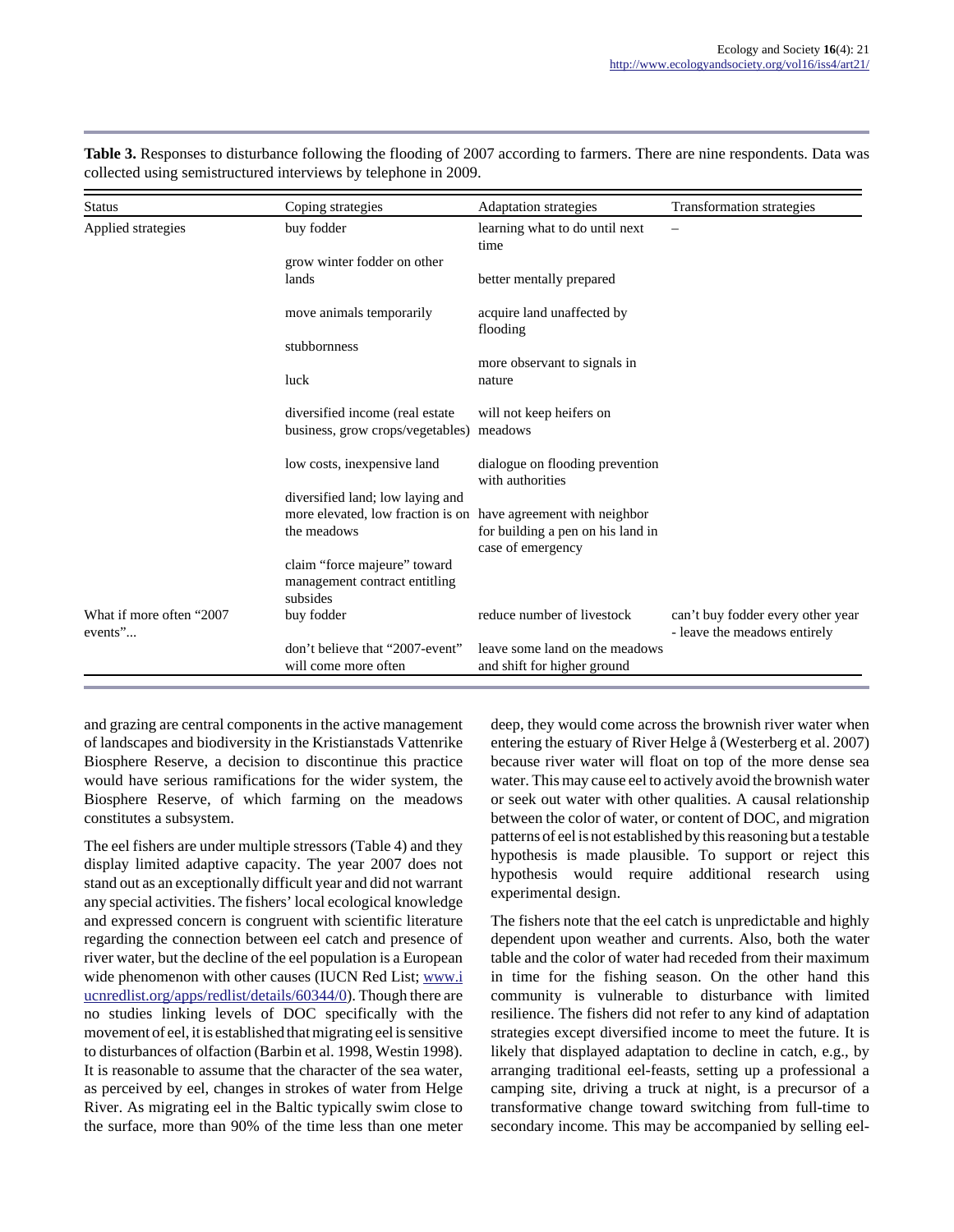| Categories                   | Example quotes                                                                                                                                                     | Comment       |  |
|------------------------------|--------------------------------------------------------------------------------------------------------------------------------------------------------------------|---------------|--|
| <b>Environmental drivers</b> | "Rainy summers are not good - the more<br>rain upstream the browner the water"                                                                                     | 9 respondents |  |
|                              |                                                                                                                                                                    | 35 examples   |  |
|                              | " it is something with the water"                                                                                                                                  |               |  |
|                              | " the agricultural landscape is covered                                                                                                                            |               |  |
|                              | with drainage systems nowadays"                                                                                                                                    |               |  |
| Market drivers               | " there is no demand for eel because it's<br>red-listed"                                                                                                           | 3 respondents |  |
|                              |                                                                                                                                                                    | 6 examples    |  |
|                              | "I really should replace a major part of my<br>gear but it's not worth it. Too much<br>work."                                                                      |               |  |
|                              | "it's offensive not to be payed more than 50<br>sek/kg for eel!"                                                                                                   |               |  |
| Social drivers               | "  it's a culture that is disappearing."                                                                                                                           | 4 respondents |  |
|                              | " only a few have the skill to construct<br>new gear."                                                                                                             | 10 examples   |  |
|                              | " we are losing gear all the time. [Unused<br>gear] is burnt by the sun."                                                                                          |               |  |
| Administrative drivers       | "Now you have to guess when the eel<br>arrives" [because of restriction of 90                                                                                      | 4 respondents |  |
|                              | consecutive days allowed for fishing]                                                                                                                              | 7 examples    |  |
|                              | "Today there's a limit on 400 kg that you                                                                                                                          |               |  |
|                              | must catch to get a license I hope we reach<br>that."                                                                                                              |               |  |
|                              | "I feel like you have to have your papers<br>110% in order. If you make one mistake<br>your fishing days are over despite having<br>been fishing for generations." |               |  |

**Table 4.** Summary of drivers of change for eel fishing according to stakeholders structured into four classes of drivers. Nine respondents. Comments reflect number of respondents falling into the category and number of examples given.

huts for rebuilding into recreational cabins on the shore, for which there is great demand with high prices according to fishers, essentially locking in this particular resource needed for eel fishing into other uses. Also, the knowledge on how to build fishing gear is in decline: "...the latest gear is from 1980s, when XX was alive and others who knew this ... since then we have only repaired." Eel that pass the fishers along the " Eel Coast" may be caught somewhere else or they may not be caught at all, which would be in alignment with the conservation goals in EU and Sweden for this critically endangered species. From the stakeholder perspective diminishing catch threatens their livelihood, their identity as eel fishers, and the wider social-ecological system, the cultural heritage known as the "Eel Coast" of Sweden.

# **General implications for governance of ecosystem services**

# *Sense-making of slow changing variables*

What does brownification signify in this case? Water color is a proxy for levels of DOC, which in the case of farmers has a visible direct impact with deposition on the meadows. Brownification also signals that a change in water quality is taking place with effects that are likely difficult to predict as riverine floodplains are social-ecological systems that are highly complex, dynamic, and diverse (Tockner et al. 2010). Fishers have a strong suspicion that brownification signals a deterioration of possibilities to have a livelihood as a fisher. In the case of Hanöbukten Bay it is burdened with emissions from local industry, intensive agriculture, and historical emissions, mentioned by fishers as potential drivers (Table 3).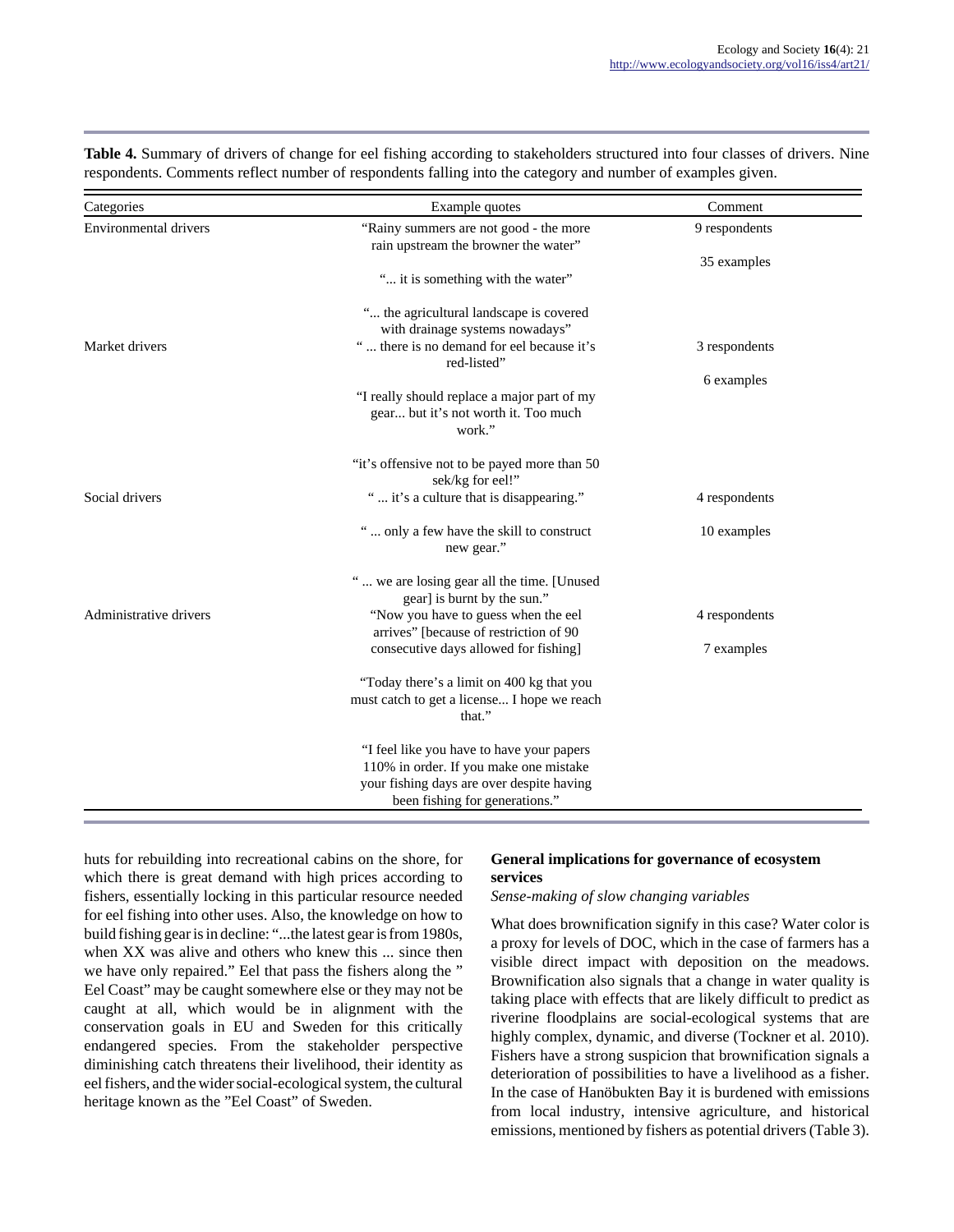How these may interact with brownification is a cause for concern because effects may be synergistic, as in the case of brownification and flooding, antagonistic, or additive.

There is a need to monitor change in slow changing variables so as not to be surprised by the impact of a fast variable, such as a storm, fire, or flooding event, with which the system had previously been able to cope. Because slow changing variables are expressed on long temporal scales and variability may be high, they are not easily detected by local stakeholders in the landscape and thus pose a challenge for managing institutions. Stochastic extreme events, such as storms, are often in focus when trying to understand consequences such as crop failure and other impacts on benefits provided by ecological processes. Clearly, monitoring water color has been in place for decades in the River Helge å catchment but even so, downstream ecosystem service beneficiaries and managers of the Kristianstad Biosphere Reserve were surprised by the combinatory effect of flooding and brownification. Managing slow changing biophysical variables may in some cases be an underrated management option but to make sense to stakeholders in the landscape there needs to be a connection with "ecosystem service benefits." Stakeholders are much more concerned with use values than with other biophysical properties (Rodriguez et al. 2006). The responsibility for this sense-making falls heavily on regional managers because their outlook is on the required temporal and spatial scale. They, and few others, have (1) the capacity to identify changes in slow changing variables and regional processes and (2) the competence to link those to local ecosystem service benefits.

## *Response strategy assessment*

Knowledge of response strategies employed by stakeholders can increase our understanding of resilience of socialecological systems. We have used a typology of three distinct response strategies to code qualitative empirical data and thus go beyond a binary measure in which systems either cope or fail. The manner of how stakeholders, or systems, respond to disturbance indicates actual context specific resilience and is not a prediction of resilience where predictors of resilience have been transferred from one system to another. Thus an analysis of response strategies would complement the considerable research made into determinants of adaptation and vulnerability (Smit and Wandel 2006), in which features of systems are explored as to how their presence or absence influence resilience and how they can be managed.

## **CONCLUSION**

The research questions posed were policy driven and based on real concern of local managers. With transparency regarding choice of evidence we draw the following conclusions:

● A range of coping and adaptation strategies were displayed by the farmers but also a possible transformation strategy, i.e., abandonment of the seasonally flooded meadows. Because hay making and grazing are central components in the active management of the Kristianstads Vattenrike Biosphere Reserve, to discontinue this practice would have system-wide ramifications for the Biosphere Reserve.

- To increase incentives among local stakeholders to invest in monitoring of slow variables, clear links to ecosystem service benefits are required. The responsibility for this and for matching of social and ecological scales falls heavily on regional managers.
- An analysis of response strategies can be used as a measure of resilience for a social-ecological system by observing local stakeholders' actual actions and anticipated actions based on their perception of challenges ahead.

# **SPECULATION**

Assessment of land cover change and drainage of land, in combination with previously published data on reversed acidification and projections of climate change effects on precipitation suggests that Kristianstads Vattenrike Biosphere Reserve will experience extreme water flows much more frequently than the system is accustomed to today, and that these water flows will be highly affected by brownification. This would represent a new disturbance regime and as such would require adaptive strategies by local stakeholders.

## RESPONSES TO THIS ARTICLE

Responses to this article are invited. If accepted for publication, your response will be hyperlinked to the article. [To submit a response, follow this link](http://www.ecologyandsociety.org/responses.php?articleid=4456&mode=add). [To read responses](http://www.ecologyandsociety.org/responses.php?articleid=4456) [already accepted, follow this link](http://www.ecologyandsociety.org/responses.php?articleid=4456).

## **ACKNOWLEDGMENTS**

We gratefully acknowledge the key informants who provided information for this study, especially the managers of the Kristianstads Vattenrike Biosphere Reserve and the farmers and fishers who gave of their knowledge and time. We would also like to thank Dr. Ari Laurén and Professor Heikki Setälä for valuable reflections and Markku Pyykönen for methodological support regarding Geographic Information Systems. We are also most grateful for the hard questions posed and constructive critique given by anonymous reviewers.

## **LITERATURE CITED**

Aitkenhead, J. A., D. Hope, and M. F. Billett. 1999. The relationship between dissolved organic carbon in stream water and soil organic carbon pools at different spatial scales. *Hydrological Processes* 13:1289-1302. [http://dx.doi.org/10.1](http://dx.doi.org/10.1002/(SICI)1099-1085(19990615)13:8<1289::AID-HYP766>3.0.CO;2-M) 002/(SICI)1099-1085(19990615)13:8<1289::AID-HYP766>3.0.  $CO;2-M$ 

Amiotte-Suchet, P., N. Linglois, J. Leveque, and F. Andreux. 2007. 13C composition of dissolved organic carbon in upland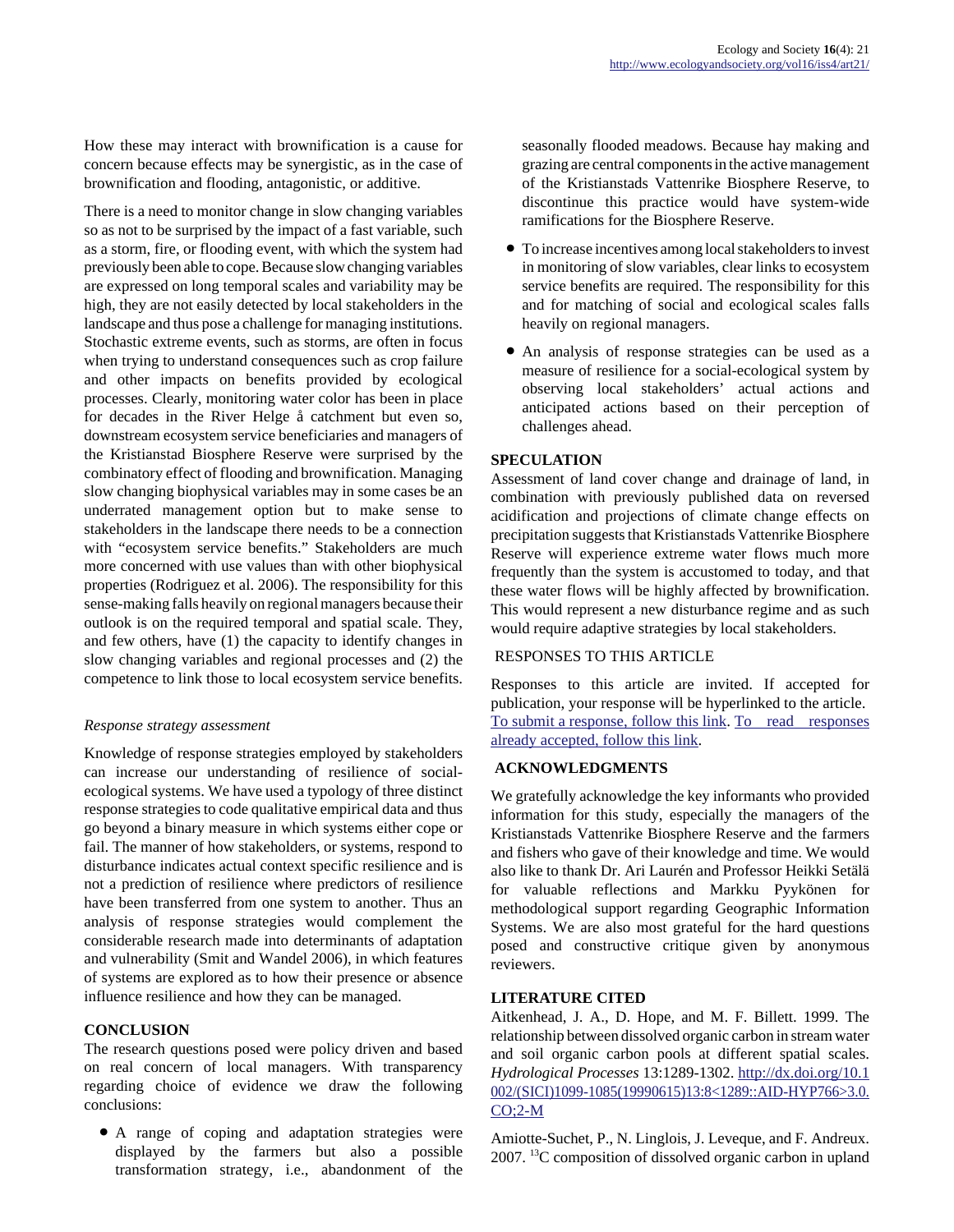forested catchments of the Morvan Mountains (France): influence of coniferous and deciduous vegetation. *Journal of Hydrology* 335:354-363. [http://dx.doi.org/10.1016/j.jhydrol.2](http://dx.doi.org/10.1016/j.jhydrol.2006.12.002) [006.12.002](http://dx.doi.org/10.1016/j.jhydrol.2006.12.002)

Andersson, J.-O., and L. Nyberg. 2008. Spatial variation of wetlands and flux of dissolved organic carbon in boreal headwater streams. *Hydrological Processes* 22:1965-1975. <http://dx.doi.org/10.1002/hyp.6779>

Balmford, A., A. S. L. Rodrigues, M. Walpole, P. ten Brink, M. Kettunen, L. Braat, and R. de Groot. 2008. *The economics of biodiversity and ecosystems: scoping the science.* European Commission, Cambridge, UK.

Barbin, G. P., S. J. Parker, and J. D. McCleave. 1998. Olfactory clues play a critical role in the estuarine migration of silverphase American eels. *Environmental Biology of Fishes* 53:283-291.<http://dx.doi.org/10.1023/A:1007469232698>

Berkes, F. 2007. Community-based conservation in a globalized world. *Proceedings of the National Academy of Sciences of the United States of America* 104:15188-15193. <http://dx.doi.org/10.1073/pnas.0702098104>

Briones, M. J. I., P. Ineson, and J. Poskitt. 1998. Climate change and *Cognettia sphagnetorum*: effects on carbon dynamics in organic soils. *Functional Ecology* 12:528-535. <http://dx.doi.org/10.1046/j.1365-2435.1998.00218.x>

Chapin, F. S., III, K. Danell, T. Elmqvist, C. Folke, and N. Fresco. 2007. Managing climate change impacts to enhance the resilience and sustainability of Fennoscandian forests. *Ambio* 36:528–533. [http://dx.doi.org/10.1579/0044-7447\(2007\)](http://dx.doi.org/10.1579/0044-7447(2007)36[528:MCCITE]2.0.CO;2) [36\[528:MCCITE\]2.0.CO;2](http://dx.doi.org/10.1579/0044-7447(2007)36[528:MCCITE]2.0.CO;2)

Cowling, R. M., B. Egoh, A. T. Knight, P. J. O'Farrell, B. Reyers, M. Rouget, D. J. Roux, A. Welz, and A. Wilhelm-Rechman. 2008. An operational model for mainstreaming ecosystem services for implementation. *Proceedings of the National Academy of Sciences of the United States of America* 105:9483-9488.<http://dx.doi.org/10.1073/pnas.0706559105>

Dietz, T., E. Ostrom, and P. C. Stern. 2003. The struggle to govern the commons. *Science* 302:1907-1912. [http://dx.doi.o](http://dx.doi.org/10.1126/science.1091015) [rg/10.1126/science.1091015](http://dx.doi.org/10.1126/science.1091015)

Dixon-Woods, M., S. Agarwal, D. Jones, B. Young, and A. Sutton. 2005. Synthesising qualitative and quantitative evidence: a review of possible methods. *Journal of Health Services Research & Policy* 10:45-53.

Evans, C. D., D. T. Monteith, and D. M. Cooper. 2005. Longterm increases in surface water dissolved organic carbon: observations, possible causes and environmental impacts. *Environmental Pollution* 137:55-71. [http://dx.doi.org/10.1016/](http://dx.doi.org/10.1016/j.envpol.2004.12.031) [j.envpol.2004.12.031](http://dx.doi.org/10.1016/j.envpol.2004.12.031)

Fabricius, C., C. Folke, G. Cundill, and L. Schultz. 2007. Powerless spectators, coping actors, and adaptive comanagers: a synthesis of the role of communities in ecosystem management. *Ecology and Society* 12(1): 29. [online] URL: <http://www.ecologyandsociety.org/vol12/iss1/art29/>

Falkenmark, M., 2003. Freshwater as shared between society and ecosystems: from divided approaches to integrated challenges. *Philosophical Transactions of the Royal Society of London B: Biological Sciences* 358(1440):2037-2049. [http](http://dx.doi.org/10.1098/rstb.2003.1386) [://dx.doi.org/10.1098/rstb.2003.1386](http://dx.doi.org/10.1098/rstb.2003.1386)

Fisher, B., R. K. Turner, and P. Morling. 2009. Defining and classifying ecosystem services for decision making. *Ecological Economics* 68:643-653. [http://dx.doi.org/10.1016/](http://dx.doi.org/10.1016/j.ecolecon.2008.09.014) [j.ecolecon.2008.09.014](http://dx.doi.org/10.1016/j.ecolecon.2008.09.014)

Folke, C. 2006. Resilience: the emergence of a perspective for social-ecological systems analyses. *Global Environmental Change* 16:253-267. [http://dx.doi.org/10.1016/j.gloenvcha.20](http://dx.doi.org/10.1016/j.gloenvcha.2006.04.002) [06.04.002](http://dx.doi.org/10.1016/j.gloenvcha.2006.04.002)

Freeman, C., N. Fenner, N. J. Ostle, H. Kang, D. J. Dowrick, B. Reynolds, M. A. Lock, D. Sleep, S. Hughes, and J. Hudson. 2004. Export of dissolved organic carbon from peatlands under elevated carbon dioxide levels. *Nature* 430:195-198. <http://dx.doi.org/10.1038/nature02707>

Friedman, A. L., and S. Miles. 2002. Developing stakeholder theory. *Journal of Management Studies* 39:1-21. [http://dx.doi.](http://dx.doi.org/10.1111/1467-6486.00280) [org/10.1111/1467-6486.00280](http://dx.doi.org/10.1111/1467-6486.00280)

Hein, L., K. van Koppen, R. de Groot, and E. van Ierland. 2006. Spatial scales, stakeholders and the valuation of ecosystem services. *Ecological Economics* 57:209-228. [http:](http://dx.doi.org/10.1016/j.ecolecon.2005.04.005) [//dx.doi.org/10.1016/j.ecolecon.2005.04.005](http://dx.doi.org/10.1016/j.ecolecon.2005.04.005)

Hongve, D. 1999. Production of dissolved organic carbon in forested catchments. *Journal of Hydrology* 224:91-99. [http://](http://dx.doi.org/10.1016/S0022-1694(99)00132-8) [dx.doi.org/10.1016/S0022-1694\(99\)00132-8](http://dx.doi.org/10.1016/S0022-1694(99)00132-8)

Kalbitz, K., S. Solinger, J. H. Park, B. Michalzik, and E. Matzner. 2000. Controls on the dynamics of dissolved organic matter in soils: a review. *Soil Science* 165:277-304. [http://dx.](http://dx.doi.org/10.1097/00010694-200004000-00001) [doi.org/10.1097/00010694-200004000-00001](http://dx.doi.org/10.1097/00010694-200004000-00001)

Kalbitz, K., and R. Wennrich. 1998. Mobilization of heavy metals and arsenic in polluted wetland soils and its dependence on dissolved organic matter. *Science of the Total Environment* 209:27-39. [http://dx.doi.org/10.1016/S0048-9697\(97\)00302-1](http://dx.doi.org/10.1016/S0048-9697(97)00302-1)

Kamara, S., and S. Pflugmacher. 2007. *Phragmites australis* and *Quercus robur* leaf extracts affect antioxidative system and photosynthesis of *Ceratophyllum demersum*. *Ecotoxicology and Environmental Safety* 67(2):240-246. [http://dx.doi.org/10](http://dx.doi.org/10.1016/j.ecoenv.2006.07.004) [.1016/j.ecoenv.2006.07.004](http://dx.doi.org/10.1016/j.ecoenv.2006.07.004)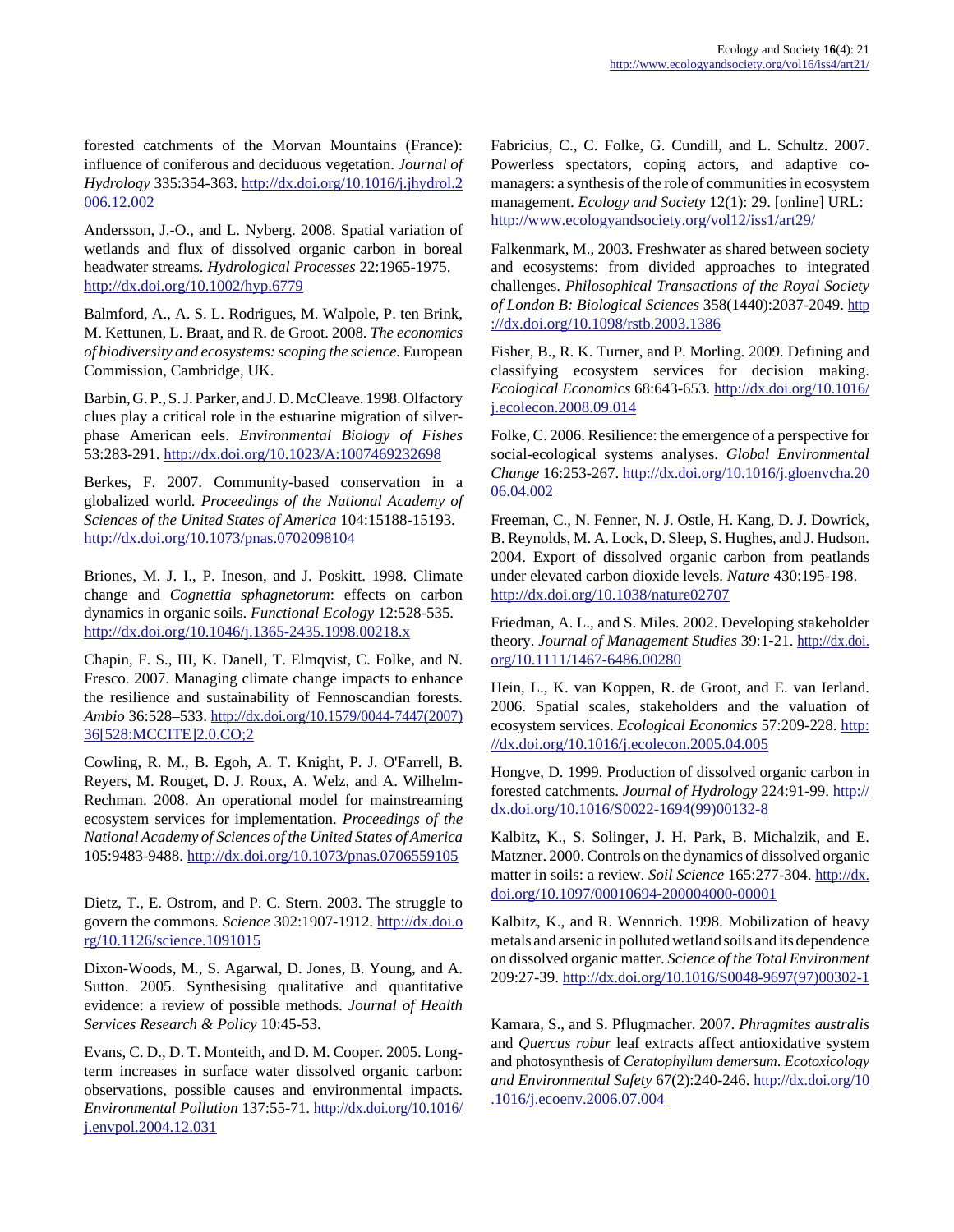Leech, B. 2002. Asking questions: techniques for semistructured interviews. *Political Science and Politics* 35 (4):665-668.

Lélé, S., and R. Norgaard. 2005. Practicing interdisciplinarity. *BioScience* 55:967-975. [http://dx.doi.org/10.1641/0006-3568](http://dx.doi.org/10.1641/0006-3568(2005)055[0967:PI]2.0.CO;2) [\(2005\)055\[0967:PI\]2.0.CO;2](http://dx.doi.org/10.1641/0006-3568(2005)055[0967:PI]2.0.CO;2)

Luke, S. H., N. J. Luckai, J. M. Burke, and E. E. Prepas. 2007. Riparian areas in the Canadian boreal forest and linkages with water quality in streams. *Environmental Reviews* 15:79-97. <http://dx.doi.org/10.1139/A07-001>

Monteith, D. T., J. L. Stoddard, C. D. Evans, H. A. de Wit, M. Forsius, T. Høgåsen, A. Wilander, B. L. Skjelkvåle, D. S. Jeffries, J. Vuorenmaa, B. Keller, J. Kopácek, and J. Vesely. 2007. Dissolved organic carbon trends resulting from changes in atmospheric deposition chemistry. *Nature* 450:537-40. [htt](http://dx.doi.org/10.1038/nature06316) [p://dx.doi.org/10.1038/nature06316](http://dx.doi.org/10.1038/nature06316)

Mostert, E. 2009. International co-operation on Rhine water quality 1945-2008: an example to follow? *Physics and Chemistry of the Earth, Parts A/B/C* 34:142-149. [http://dx.doi.](http://dx.doi.org/10.1016/j.pce.2008.06.007) [org/10.1016/j.pce.2008.06.007](http://dx.doi.org/10.1016/j.pce.2008.06.007)

Murray, C. A., E. H. Goslan, and S. A. Parsons. 2007. Ti $O_2/$ UV: Single stage drinking water treatment for NOM removal? *Journal of Environmental Engineering and Science* 6 (3):311-317. <http://dx.doi.org/10.1139/s06-071>

Nelson, D. R., W. N. Adger, and K. Brown. 2007. Adaptation to environmental change: contributions of a resilience framework. *Annual Review Of Environment And Resources* 32:395-419. [http://dx.doi.org/10.1146/annurev.energy.32.051](http://dx.doi.org/10.1146/annurev.energy.32.051807.090348) [807.090348](http://dx.doi.org/10.1146/annurev.energy.32.051807.090348)

Olsson, P., C. Folke, V. Galaz, T. Hahn, and L. Schultz. 2007. Enhancing the fit through adaptive co-management: creating and maintaining bridging functions for matching scales in the Kristianstads Vattenrike Biosphere Reserve, Sweden. *Ecology and Society* 12(1): 28. [online] URL: [http://www.ecologyand](http://www.ecologyandsociety.org/vol12/iss1/art28/) [society.org/vol12/iss1/art28/](http://www.ecologyandsociety.org/vol12/iss1/art28/)

Pawson, R., T. Greenhalgh, G. Harvey, and K. Walshe. 2005. Realist review-a new method of systematic review designed for complex policy interventions. *Journal of Health Services Research and Policy* 10:21-34. [http://dx.doi.org/10.1258/135](http://dx.doi.org/10.1258/1355819054308530) [5819054308530](http://dx.doi.org/10.1258/1355819054308530)

Pihl Karlsson, G., A. Nettelbladt, C. Akselsson, S. Hellsten, P. E. Karlsson, V. Kronnäs, and G. Malm. 2008. *Övervakning av luftföroreningar i Skåne län – mätningar och modellering. Resultat till och med september 2007.* Report B 177. IVL Svenska Miljöinstitutet AB, Stockholm, Sweden.

Pirzadeh, P., and L. Collvin. 2008. *Blir vattnet i skånska sjöar och vattendrag allt brunare?* Länsstyrelsen i Skåne Län, Malmö, Sweden. ISBN: 978-91-85587-98-8.

Reed, M. S., A. Graves, N. Dandy, H. Posthumus, K. Hubacek, J. Morris, C. Prell, C. H. Quinn, and L. C. Stringer. 2009. Who's in and why? A typology of stakeholder analysis methods for natural resource management. *Journal of Environmental Management* 90:1933-1949. [http://dx.doi.org/](http://dx.doi.org/10.1016/j.jenvman.2009.01.001) [10.1016/j.jenvman.2009.01.001](http://dx.doi.org/10.1016/j.jenvman.2009.01.001)

Rietbergen-McCracken, J., and D. Narayan. 1998. *Participation and social assessment: tools and techniques.* The International Bank for Reconstruction and Development, The World Bank, Washington, D.C., USA..

Rodriguez, L. C., U. Pascual, and H. M. Niemeyer. 2006. Local identification and valuation of ecosystem goods and services from Opuntia scrublands of Ayacucho, Peru. *Ecological Economics* 57:30-44. [http://dx.doi.org/10.1016/j.ecolecon.20](http://dx.doi.org/10.1016/j.ecolecon.2005.03.022) [05.03.022](http://dx.doi.org/10.1016/j.ecolecon.2005.03.022)

Roulet, N., and T. R. Moore. 2006. Environmental chemistry: browning the waters. *Nature* 444:283-284. [http://dx.doi.org/1](http://dx.doi.org/10.1038/444283a) [0.1038/444283a](http://dx.doi.org/10.1038/444283a) 

Ryan, G. W., and H. R. Bernard. 2003. Techniques to identify themes. *Field Methods* 15:85-109. [http://dx.doi.org/10.1177/](http://dx.doi.org/10.1177/1525822X02239569) [1525822X02239569](http://dx.doi.org/10.1177/1525822X02239569)

Sachse, A., R. Henrion, J. Gelbrecht, and C. E. W. Steinberg. 2005. Classification of dissolved organic carbon (DOC) in river systems: influence of catchment characteristics and autochthonous processes. *Organic Geochemistry* 36:923-935. <http://dx.doi.org/10.1016/j.orggeochem.2004.12.008>

Sarkkola, S., H. Koivusalo, A. Laurén, P. Kortelainen, T. Mattsson, M. Palviainen, S. Piirainen, M. Starr, and L. Finér. 2009. Trends in hydrometeorological conditions and stream water organic carbon in boreal forested catchments. *Science of the Total Environment* 408:92-101. [http://dx.doi.org/10.1016/](http://dx.doi.org/10.1016/j.scitotenv.2009.09.008) [j.scitotenv.2009.09.008](http://dx.doi.org/10.1016/j.scitotenv.2009.09.008) 

Schultz, L., A. Duit, and C. Folke. 2010. Participation, adaptive co-management, and management performance in the world network of biosphere reserves. *World Development* 39(4):662-671. <http://dx.doi.org/10.1016/j.worlddev.2010.09.014>

Schultz, L., C. Folke, and P. Olsson. 2007. Enhancing ecosystem management through social-ecological inventories: lessons from Kristianstads Vattenrike, Sweden. *Environmental Conservation* 34:140-152. [http://dx.doi.org/10.1017/S037689](http://dx.doi.org/10.1017/S0376892907003876) [2907003876](http://dx.doi.org/10.1017/S0376892907003876)

Sleutel, S., J. Vandenbruwane, A. D. Schrijver, K. Wuyts, B. Moeskops, K. Verheyen, and S. D. Neve. 2009. Patterns of dissolved organic carbon and nitrogen fluxes in deciduous and coniferous forests under historic high nitrogen deposition. *Biogeosciences* 6:2743-2758. [http://dx.doi.org/10.5194/bg-6-](http://dx.doi.org/10.5194/bg-6-2743-2009) [2743-2009](http://dx.doi.org/10.5194/bg-6-2743-2009)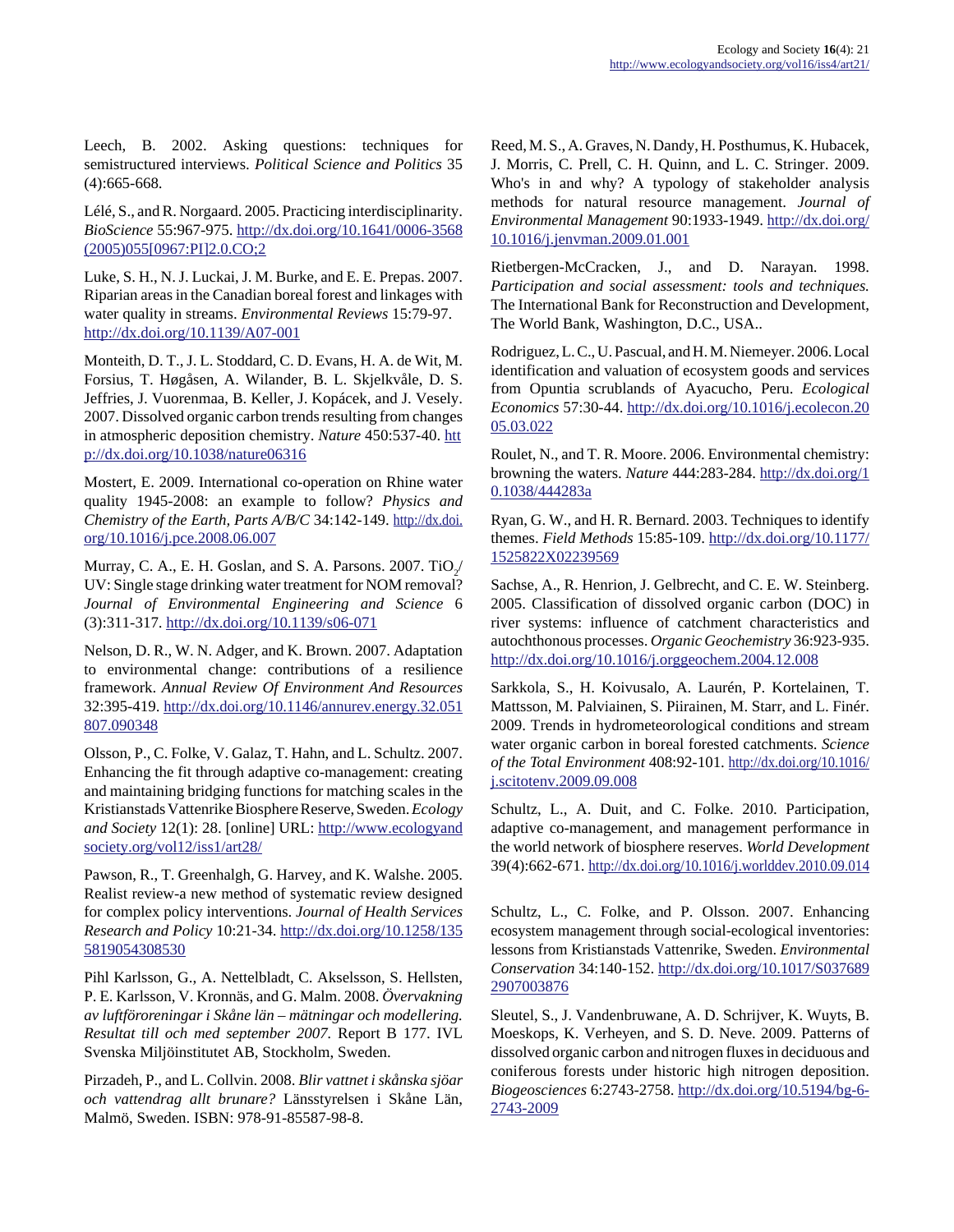Smit, B., and O. Pilifosiva. 2003. From adaptation to adaptive capacity and vulnerability reduction. Pages 9-28 *in* J. B. Smith, R. J. T. Klein, and S. Huq, editors. *Climate change, adaptive capacity and development.* Imperial College Press, London, UK. [http://dx.doi.org/10.1142/9781860945816\\_0002](http://dx.doi.org/10.1142/9781860945816_0002)

Smit, B., and J. Wandel. 2006. Adaptation, adaptive capacity and vulnerability. *Global Environmental Change* 16:282-292. <http://dx.doi.org/10.1016/j.gloenvcha.2006.03.008>

Swedish Forest Agency. 2008. *Skoglig kontinuitet och historiska kartor.* Report 21, Swedish Forest Agency, Jönköping, Sweden.

Swedish Governmental Official Reports. 2007. *Sverige inför klimatförändringarna - hot och möjligheter.* Report SOU 2007:60 B14, Ministry of Environment, Climate and Vulnerability, Stockholm, Sweden.

Thomas, D. R. 2006. A general inductive approach for qualitative data analysis. *American Journal of Evaluation* 27:237-246.<http://dx.doi.org/10.1177/1098214005283748>

Thomas, D. S. G., C. Twyman, H. Osbahr, and B. Hewitson. 2007. Adaptation to climate change and variability: farmer responses to intra-seasonal precipitation trends in South Africa. *Climatic change* 83:301-322. [http://dx.doi.org/10.1007/](http://dx.doi.org/10.1007/s10584-006-9205-4) [s10584-006-9205-4](http://dx.doi.org/10.1007/s10584-006-9205-4) 

Tockner, K., M. Pusch, D. Borchardt, and M. S. Lorang. 2010. Multiple stressors in coupled river-floodplain ecosystems. *Freshwater Biology* (55):135-151. [http://dx.doi.org/10.1111/j](http://dx.doi.org/10.1111/j.1365-2427.2009.02371.x) [.1365-2427.2009.02371.x](http://dx.doi.org/10.1111/j.1365-2427.2009.02371.x)

UNDP Cap-Net. 2008. *Integrated water resources management for river basing organizations - training manual.* Cap-Net, Pretoria, South Africa. [online] URL: [http://www.c](http://www.cap-net.org/node/1494) [ap-net.org/node/1494.](http://www.cap-net.org/node/1494)

Vidon, P., L. E. Wagner, and E. Soyeux. 2008. Changes in the character of DOC in streams during storms in two Midwestern watersheds with contrasting land uses. *Biogeochemistry* 88:257-270.<http://dx.doi.org/10.1007/s10533-008-9207-6>

Westerberg, H., I. Lagenfelt, and H. Svedäng. 2007. Silver eel migration behaviour in the Baltic. *ICES Journal of Marine Science* 64:1457-1462.<http://dx.doi.org/10.1093/icesjms/fsm079>

Westin, L. 1998. The spawning migration of European silver eel (*Anguilla anguilla L.*) with particular reference to stocked eel in the Baltic. *Fisheries Research* 38:257-270. [http://dx.doi.](http://dx.doi.org/10.1016/S0165-7836(98)00162-3) [org/10.1016/S0165-7836\(98\)00162-3](http://dx.doi.org/10.1016/S0165-7836(98)00162-3)

Wilson, J. Q. 1980. The politics of regulation. Pages 375-394 *in* J. Q. Wilson, editor. *The politics of regulation.* Basic Books, New York, New York, USA.

Worrall, F., and T. P. Burt. 2009. Changes in DOC treatability: indications of compositional changes in DOC trends. *Journal* *of Hydrology* 366(1-4):1-8. [http://dx.doi.org/10.1016/j.jhydro](http://dx.doi.org/10.1016/j.jhydrol.2008.11.044) [l.2008.11.044](http://dx.doi.org/10.1016/j.jhydrol.2008.11.044)

Worrall, F., T. P. Burt, and J. K. Adamson. 2008. Linking pulses of atmospheric deposition to DOC release in an upland peat-covered catchment. *Global Biogeochemical Cycles* 22: GB4014. <http://dx.doi.org/10.1029/2008GB003177>

Worrall, F., T. Burt, and R. Shedden. 2003. Long term records of riverine dissolved organic matter. *Biogeochemistry* 64:165-178.<http://dx.doi.org/10.1023/A:1024924216148>

Yan, G., J.-F. Mas, B. H. P. Maathuis, X. Zhang, and P. M. Van Dijk. 2006. Comparison of pixel-based and objectoriented image classification approaches - a case study in a coal fire area, Wuda, Inner Mongolia, China. *International Journal of Remote Sensing* 27:4039-4055 [http://dx.doi.org/10](http://dx.doi.org/10.1080/01431160600702632) [.1080/01431160600702632](http://dx.doi.org/10.1080/01431160600702632)